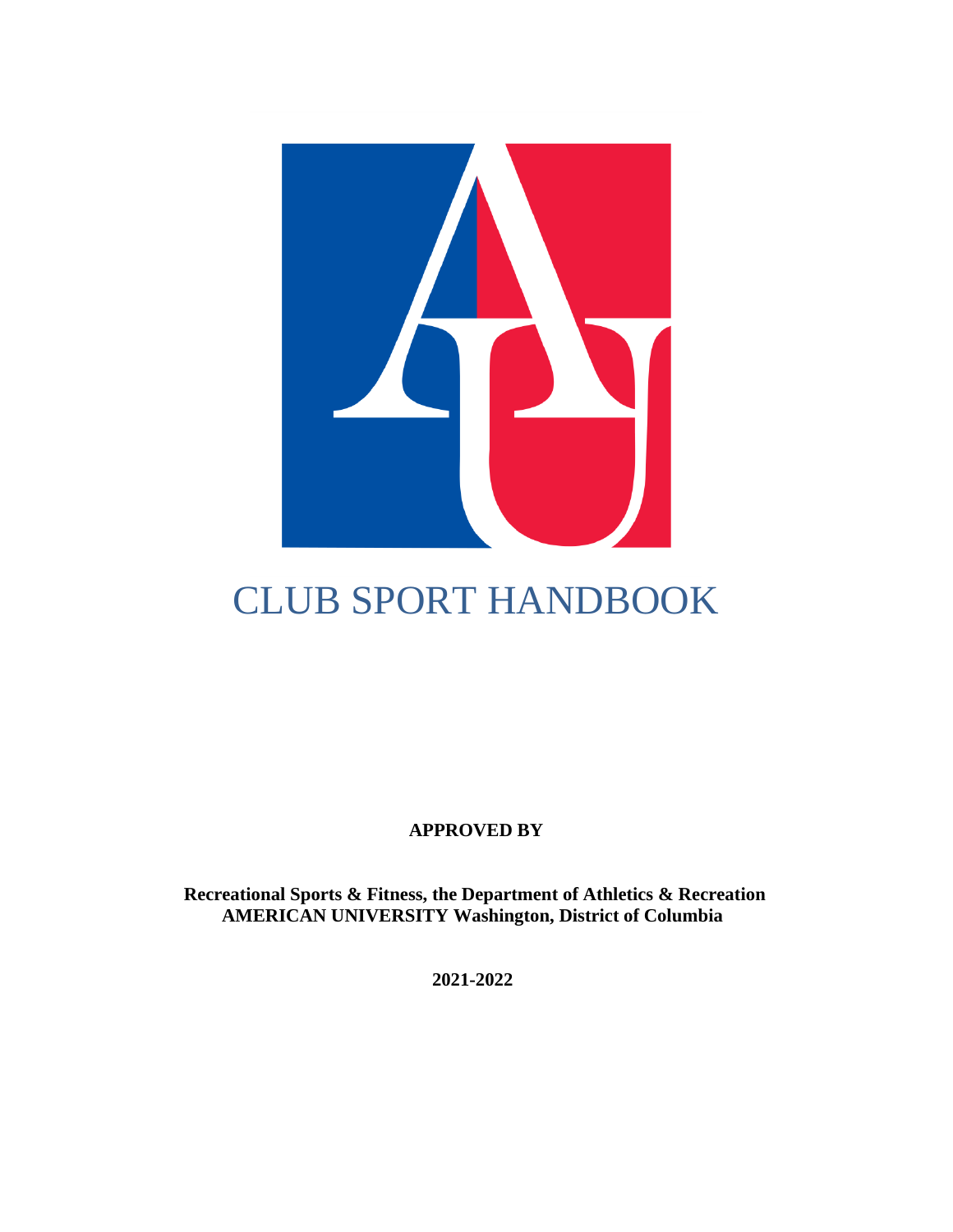# Contents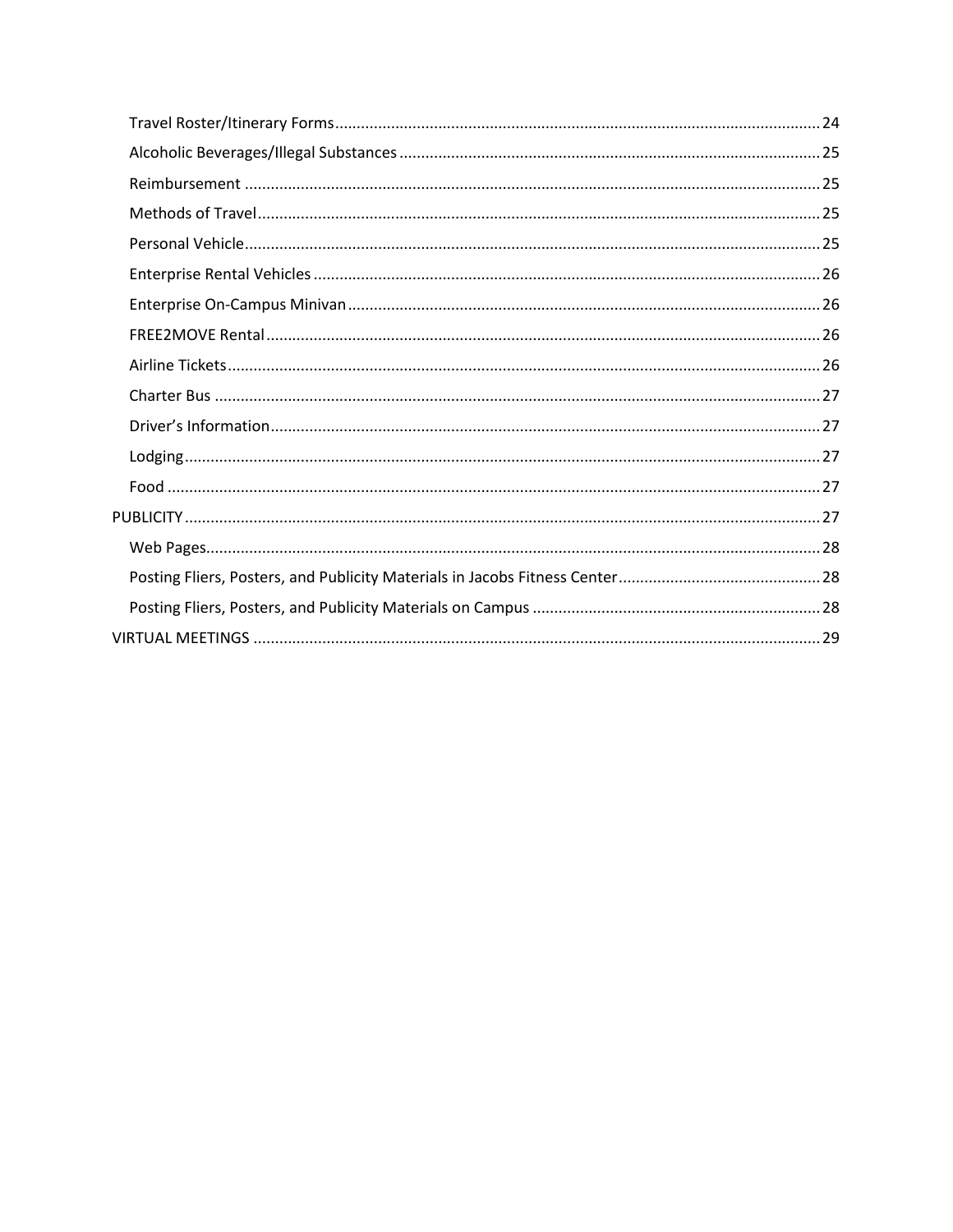### <span id="page-4-0"></span>INTRODUCTION

The Club Sports program is sponsored by Recreational Sports and Fitness, a Department of Athletics and Recreation unit, and consists of all recognized clubs. The Club Sport program compliments the University's intercollegiate athletic programs, intramural activities, physical education class offerings, and fitness center programs. The Club Sports Program is administered by the Director of Recreational Sports and Fitness, who offers professional guidance to each club. Each club is formed, developed, governed, and administered by the student membership of that club working in conjunction with the Club Sports Office. The key to success with this program is student leadership, interest, participation, and involvement. Club Sports are governed by the rules and regulations established for all recognized student organizations on the American University campus and by those established by the Office of Recreational Sports and Fitness.

This handbook has been prepared to assist clubs in the administration of their program. The officers of each club are required to become familiar with this handbook. Situations involving Club Sports business, or any activities not covered in this handbook should be referred directly to the Club Sports office. Information in this handbook is subject to change. New policies, procedures or additions/changes to existing policies or procedures made due to unforeseen circumstances during the academic year shall be deemed official even though not printed in this publication. These additions/changes will be available on the Club Sports website and distributed through e-mail to the Club presidents.

### <span id="page-4-1"></span>PURPOSE OF THE CLUB SPORT PROGRAM

The Club Sports Program promotes student participation in various physical and athletic activities. It gives students opportunities to engage in the activity of their choice at various skill levels. Club Sports contributes to the development of student leadership and provides a common bond between individuals. While the Office of Recreational Sports and Fitness assists in the development and growth of Club Sports, the program's emphasis is on student leadership and involvement. The success of Club Sports is dependent upon student interest, involvement, and financial responsibility.

### <span id="page-4-2"></span>DEFINITION OF A CLUB SPORT

A *Club Sport* is defined as a registered student organization that exists to promote and develop an interest in a particular sport or physical activity with competition against other higher education institutions. Club Sports are strictly voluntary. Involvement in a Club Sport enhances the student's college experience and contributes to the student's overall education. American University officially sponsors club Sports through the Office of Recreational Sports and Fitness. Sponsorship requires supervision and assumption of responsibility for all Club actions and activities.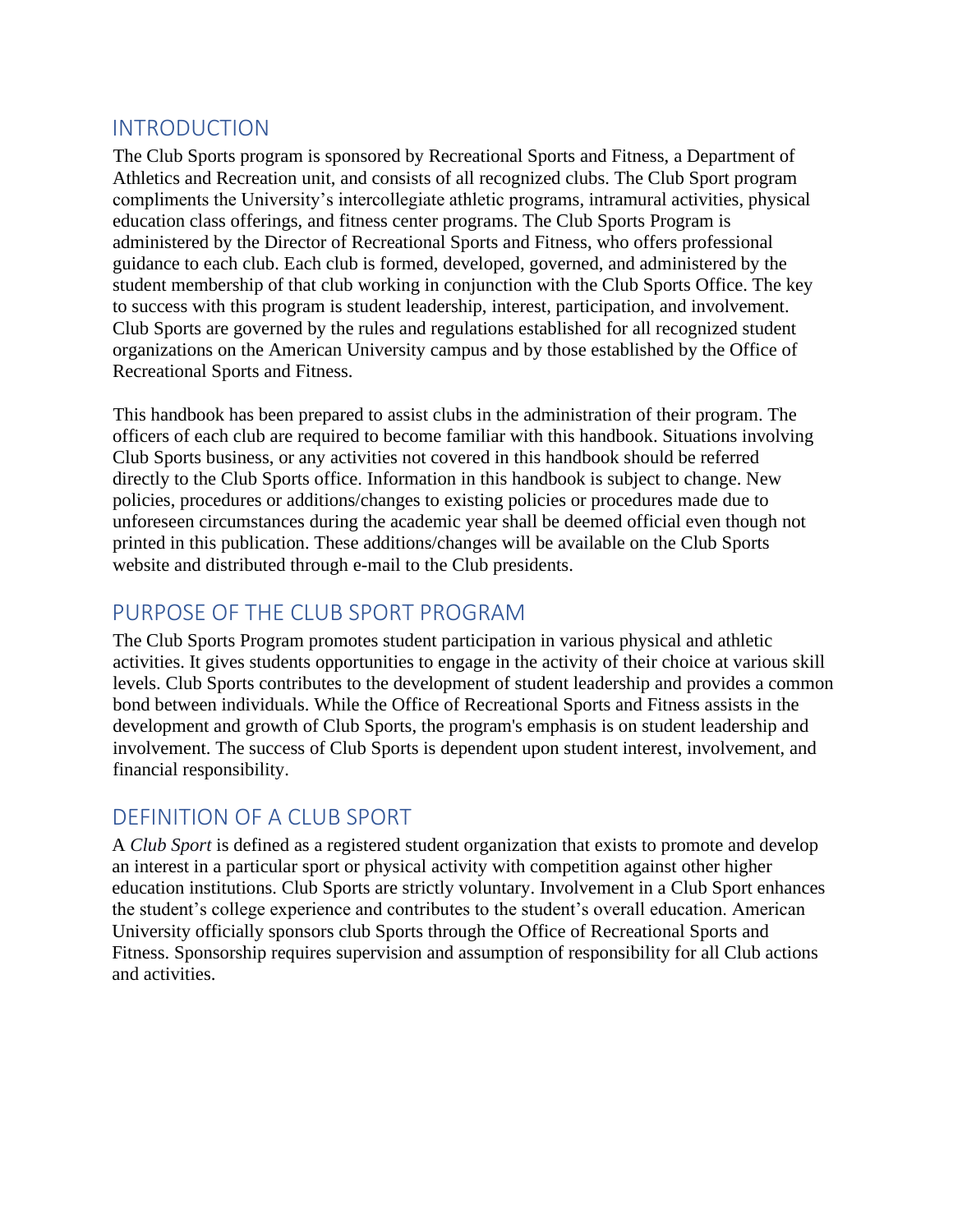### <span id="page-5-0"></span>ROLE OF THE ASSISTANT DIRECTOR

The Assistant Director of Competitive Sports and Aquatics serves primarily as an advisor and resource person for Club Sports leaders and assists student representatives with Club business. It is the Assistant Director's responsibility to monitor Club activities to ensure all University procedures are being followed, to assist Clubs in implementing sound safety practices, to manage Club funds per university fiscal policy to facilitate club activities and to ensure the policies and procedures are followed. The Assistant Director will allow Clubs as much freedom to operate as possible, provided they operate within the regulations and guidelines herein. The director shall have the ability to make decisions on items not explicitly covered in this manual with the consultation of the Director of Recreational Sports & Fitness.

# <span id="page-5-1"></span>CLUB RESPONSIBILITIES AND REQUIREMENTS

The responsibilities listed below should be considered guidelines and not a complete listing of the representative's duties. Anything pertaining to the relationship between the Club and the Office of Recreational Sports and Fitness is the responsibility of the student representative. Each Club should appoint or designate a responsible student representative to perform the following duties:

- 1. Assure that all club members have personal health insurance and submit a copy of their insurance card to the Club Sports Office or upload their insurance card to the Club Sports website.
- 2. Develop and maintain an accurate membership roster at the beginning of each semester and submit it to the Club Sports Office. Changes to the roster should be updated throughout the semester as needed.
- 3. Inform Club members of policies, expectations, emergency procedures, and other regulations that must be followed. Monitor all Club events, assuring that all policies and procedures are followed.
- 4. Due to COVID-19, all meetings with the Assistant Director will be conducted virtually to approve all travel, publications, equipment, gear designs, and other Club business.
- 5. Required forms should be submitted entirely and promptly.
- 6. Ensure that the Club continues to remain in good financial standing.
- 7. Report any injury at any Club event to the Club Sports Office within 24 hours at auclubsports@gmail.com or 202-885-3053.
- 8. Submit a Semester-in-Review report to the Club Sports Office at the end of each semester, articulating tournaments/competitions participated in and any achievements or notable competitive performances.
- 9. Maintain complete inventory records of Club equipment and update the Club's inventory when requested by the Club Sports Office. Inventories must include all items purchased by American University.
- 10. Every Club must submit a current copy of the Club's constitution at the beginning of the Fall Semester to the Club Sports Office and update the constitution for approval by the membership as needed.
- 11. AU requires all club athletes to wear masks during practice, events, and tournaments. This includes all events that do not require a mask. AU mask rules and regulations still apply to traveling teams competing outside of the AU campus.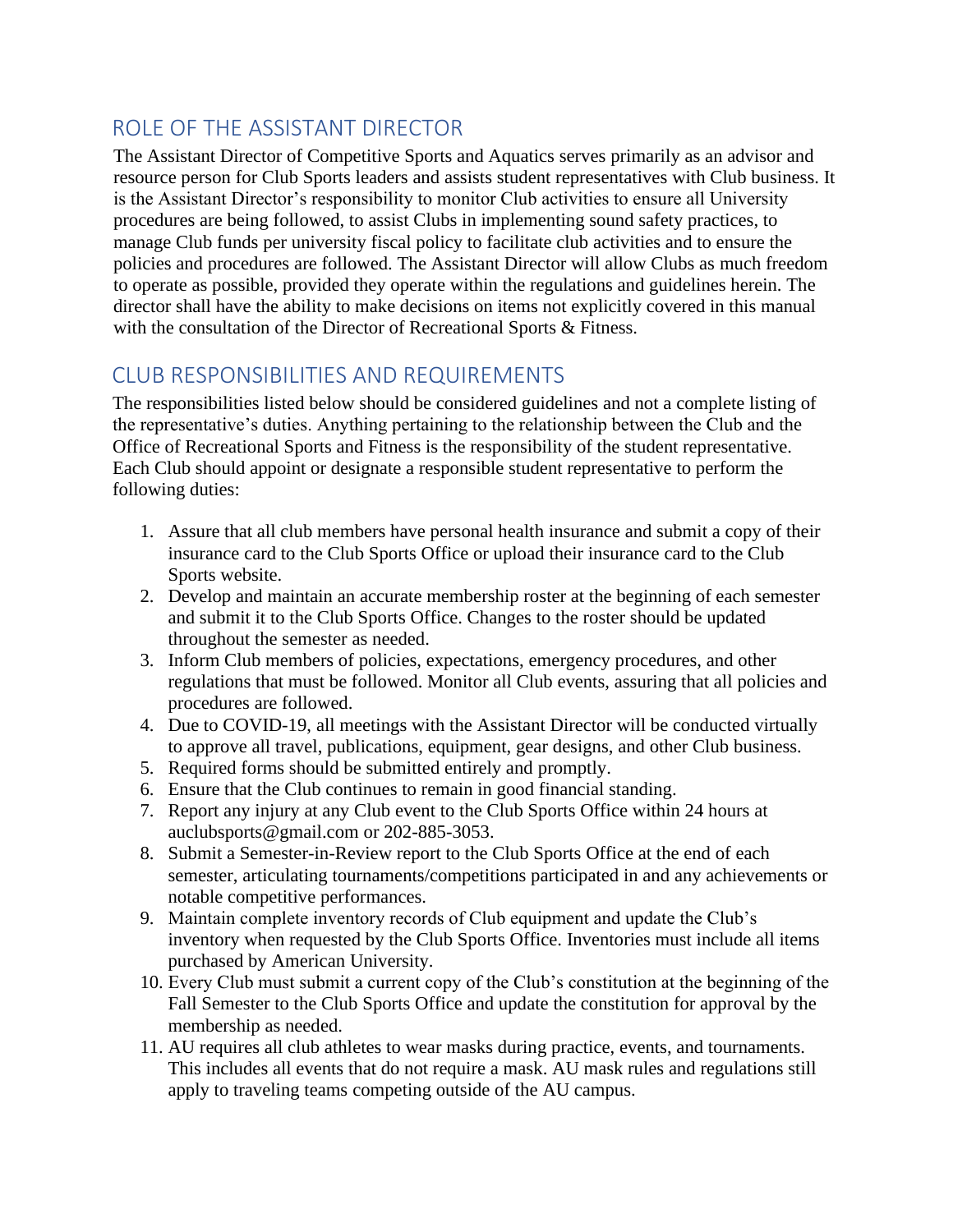# <span id="page-6-0"></span>CLUB GEAR AND EQUIPMENT

Any team uniforms, equipment's and gear can be purchased with a university discount through BSN Sports. If interested, please email [auclubsports@gmail.com](mailto:auclubsports@gmail.com) with any purchases and the office will guide you through your purchase.

For Equipment: [https://www.bsnsports.com/catalogs\\_bsn/2021\\_BSN\\_Equipment\\_Spring/mobile/index.html](https://www.bsnsports.com/catalogs_bsn/2021_BSN_Equipment_Spring/mobile/index.html)

For Team Uniforms: [https://www.bsnsports.com/vendor\\_catalogs/SS22\\_Team/](https://www.bsnsports.com/vendor_catalogs/SS22_Team/)

# <span id="page-6-1"></span>CLUB OFFICER ELECTIONS

All clubs must have their officer terms run from May 15th until May 14th of the following year. Suppose any officer plans on studying abroad or is otherwise absent for any less than the entire academic year; a co-eboard member must be assigned to the same position to serve concurrently with the same officer.

(For example, if Clawed Eagleson runs to be President of their Club, but will study abroad in the Spring of the academic year, a Co-President must be elected to serve alongside Talon for the Fall semester and execute duties during the Spring).

Club elections will be completed no later than April 15th for the upcoming year. Each club's constitution will set their own election procedures. Each club must have a:

- President
- Vice President
- Treasurer
- Safety officer
- Captain (optional)
- Social Media Officer (optional)

The Safety Officer must be CPR and AED certified. Training will be provided by American University free of charge. No individual can hold more than one of these offices concurrently.

# <span id="page-6-2"></span>SAFETY PROCEDURES

To provide a safe and positive recreational experience for all participants, it is necessary to anticipate situations to prevent accidents and injuries. It is strongly recommended that every Club Sport develop, implement and practice the following safety policies:

- 1. Club Sport officers, Club members, coaches, and instructors should emphasize safety during all Club-related activities.
- 2. Encourage all Club members to have a **physical examination prior to participation**. The national associations governing some sports offer supplemental accident and liability insurance for members. Check to see if your activity provides or offers this type of coverage.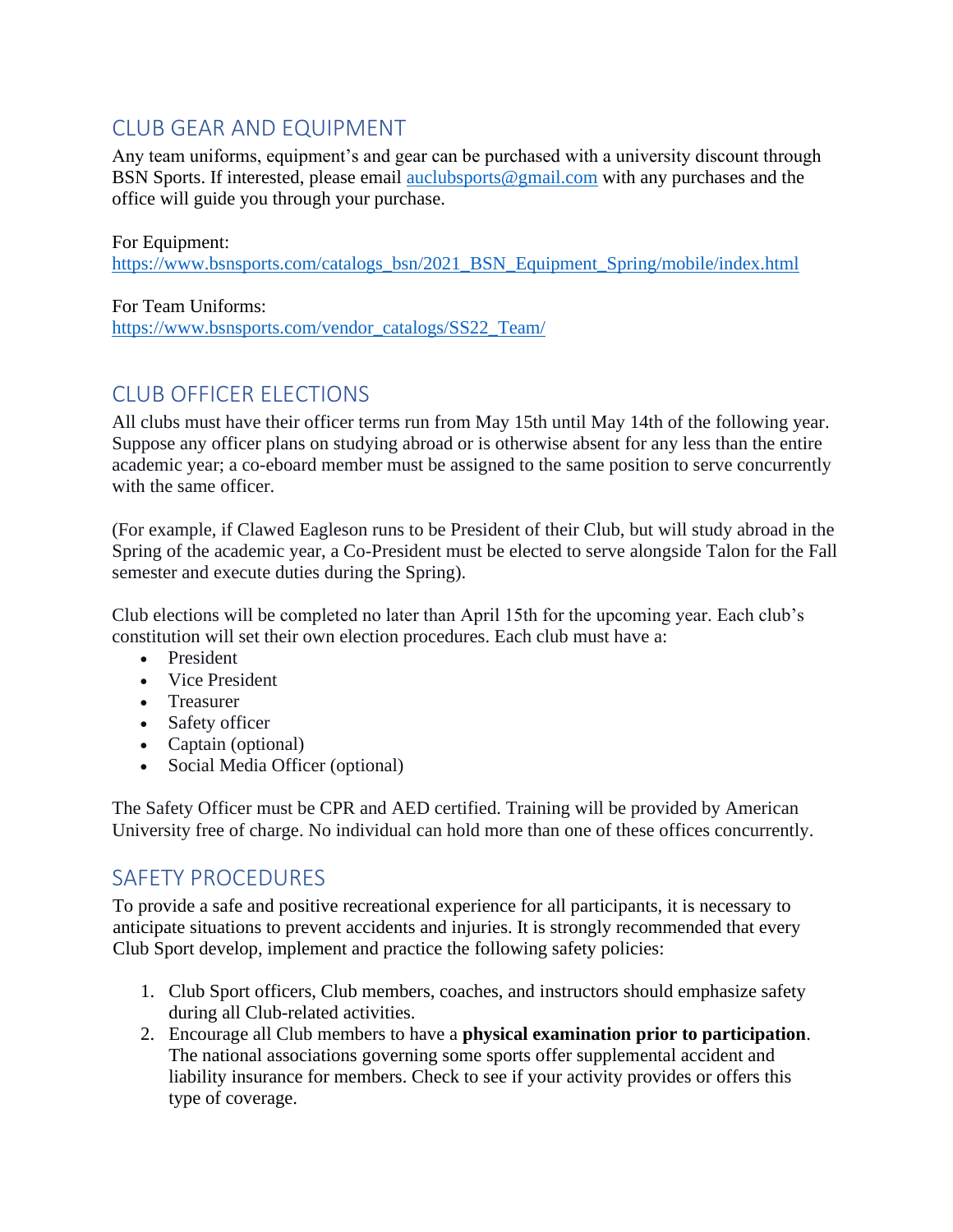- 3. Review the Club's emergency procedures with the Club Sport Office.
- 4. Inspect fields and facilities prior to every practice session, game, or special event. Report unsafe conditions to the proper managing authority. **Do not use facilities or equipment if they appear unsafe.**
- 5. Have at least two members certified in First Aid and CPR available at Club practices, games, and events.
- 6. Submit an injury report for injuries that occur to Club members during Club events or practices. **These reports must be submitted to the Club Sport Office within 24 hours after the occurrence.** Injury Report form is available in the Club Sport Office or online.
- 7. Swim Tests: All club members involved in an aquatic activity should pass a swimming test prior to becoming accepted into the Club. Arrangements for pool time for testing and suggestions for the appropriate swim test to be administered should be discussed with the Club Sport Office. The following Clubs must conduct swim tests: Crew, Sailing, and Water Polo.
- 8. Each Club should have their American University-issued first aid kit available during all practices and events. These University-issued first aid kits will be loaned to each at the start of the year. First aid kits will be returned to the Club Sports office at the end of each academic year. Clubs will be billed for any lost first aid kits or materials

**American University and the Office of Recreational Sports and Fitness cannot be responsible for any injury or property loss incurred by participants while involved in any Recreational Sports program.**

# <span id="page-7-0"></span>COVID-19 GUIDANCE

The safety and security of AU Club Sports remains our paramount priority, and the safeguards in this plan are designed to mitigate the risk to members of the AU Club Sports Athletes of contracting COVID-19 and transmitting it to others. For further information on American University safety guidelines for COVID-19, please visit AU Forward Health and Safety Plan.

[https://www.american.edu/coronavirus/upload/auforward\\_fall2021\\_healthandsafetyplan.pdf](https://www.american.edu/coronavirus/upload/auforward_fall2021_healthandsafetyplan.pdf)

# <span id="page-7-1"></span>**ELIGIBILITY**

All guidelines governing the Club Sport Program are written to protect the rights and safety of each participant and are designed to provide fair and equal opportunity for all persons eligible to participate in Club activities.

#### <span id="page-7-2"></span>Membership

1. All currently enrolled American University students must be given the opportunity each semester to join a Sport Club. Members must recognize that only a certain number can realistically engage in competition. Only **student** members of a Club may hold an office in the Club and vote on Club matters. Some Clubs may have participation restrictions due to conference and/or league affiliation.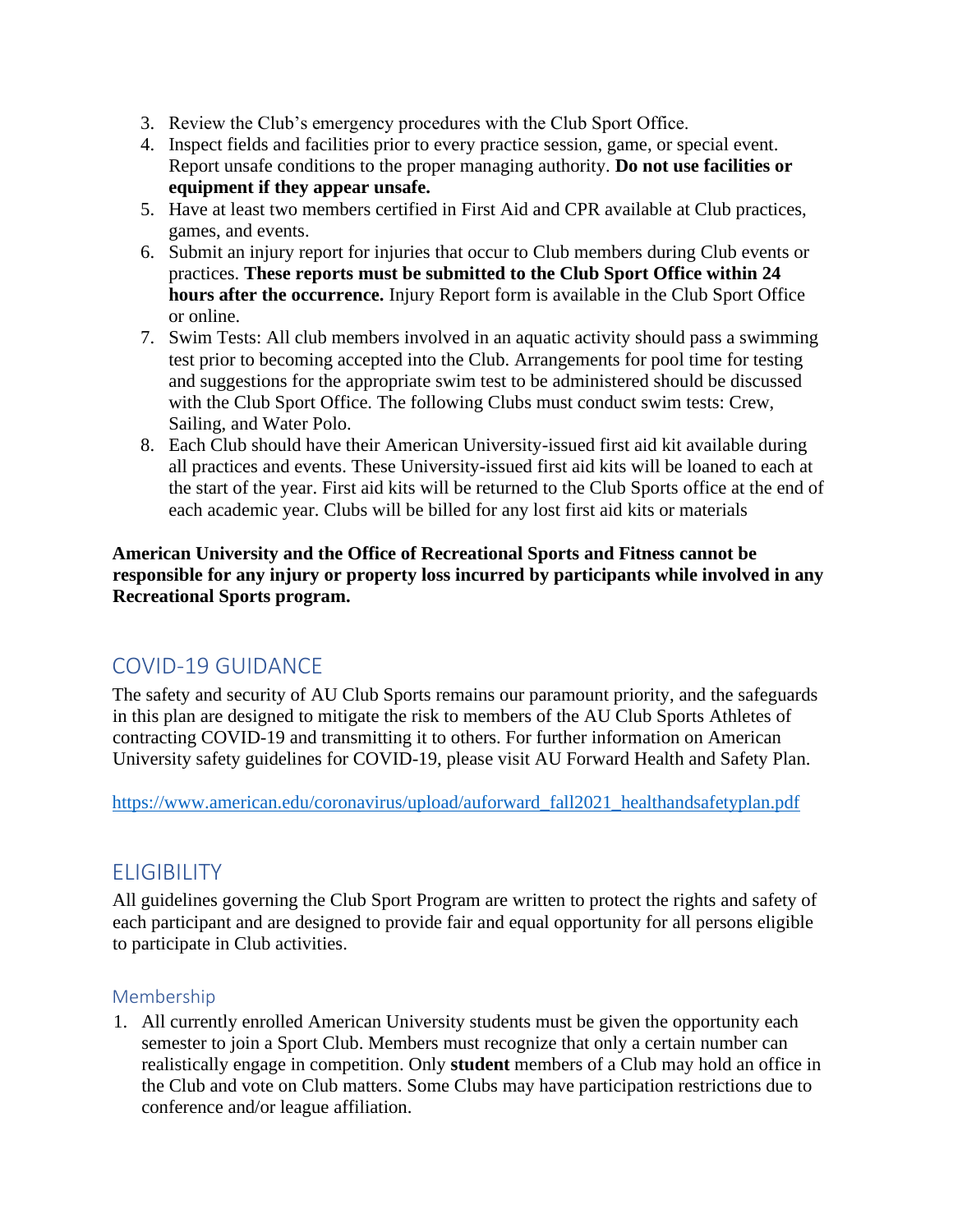- 2. Members of the faculty/staff may apply for affiliate Club membership. Faculty/Staff Club affiliate members may **not** hold an office within the Club or **vote** on Club matters or in elections.
- 3. Each member and coach (including affiliate members) of a Club Sport must complete a Membership packet, submit a copy of their current medical insurance card (both must be on file with the Club Sport office), pay club dues, and be listed on the Club's membership roster before he/she is recognized as an official member of the Club Sport.
- 4. Athletic scholarships are not awarded by the Office of Recreational Sports and Fitness for Club Sport participation.
- 5. Intercollegiate athletes are eligible for membership in a Club Sport without restrictions due to intercollegiate team affiliation except by any regulations set by the NCAA and/or the varsity team.

### <span id="page-8-0"></span>Certification of Eligibility for Competition

- 1. All Club Sport teams must abide by Conference, Regional, State, NIRSA or NCAA rules and regulations in competition that has such guidelines.
- 2. Teams competing in NIRSA Sport Club tournaments must meet the eligibility requirements set forth by NIRSA. These requirements can be picked up in the Club Sports Office.
- 3. Club teams desiring to enter competition may be required to obtain certificates of eligibility from the University before entries are accepted. Individual Club members should request certification in person at the Registrar's Office, located in the Asbury building Room 200. Please allow up to three weeks for the certification process to be completed.

# <span id="page-8-1"></span>CLUB STATUS

The Club Sport program is structured with two tiers of Club membership status:

- Conditional Membership
- Full Membership

#### <span id="page-8-2"></span>Conditional Membership

The conditional tier is designated for Clubs in their first year of organization within the Club Sport program. Conditional Clubs will have one year to demonstrate stability in terms of Club administration, student interest, and support in terms of having the appropriate number of active Club members. **Financial assistance from the Office of Recreational Sports and Fitness is NOT available for conditional Clubs.** Upon successful completion of conditional status, a Club will automatically be elevated to the Full level.

#### <span id="page-8-3"></span>Criteria

- Ability to maintain a membership of at least 10 (or the minimum number required by the activity) active student members
- Demonstrate effective Club leadership
- Complete financial self-support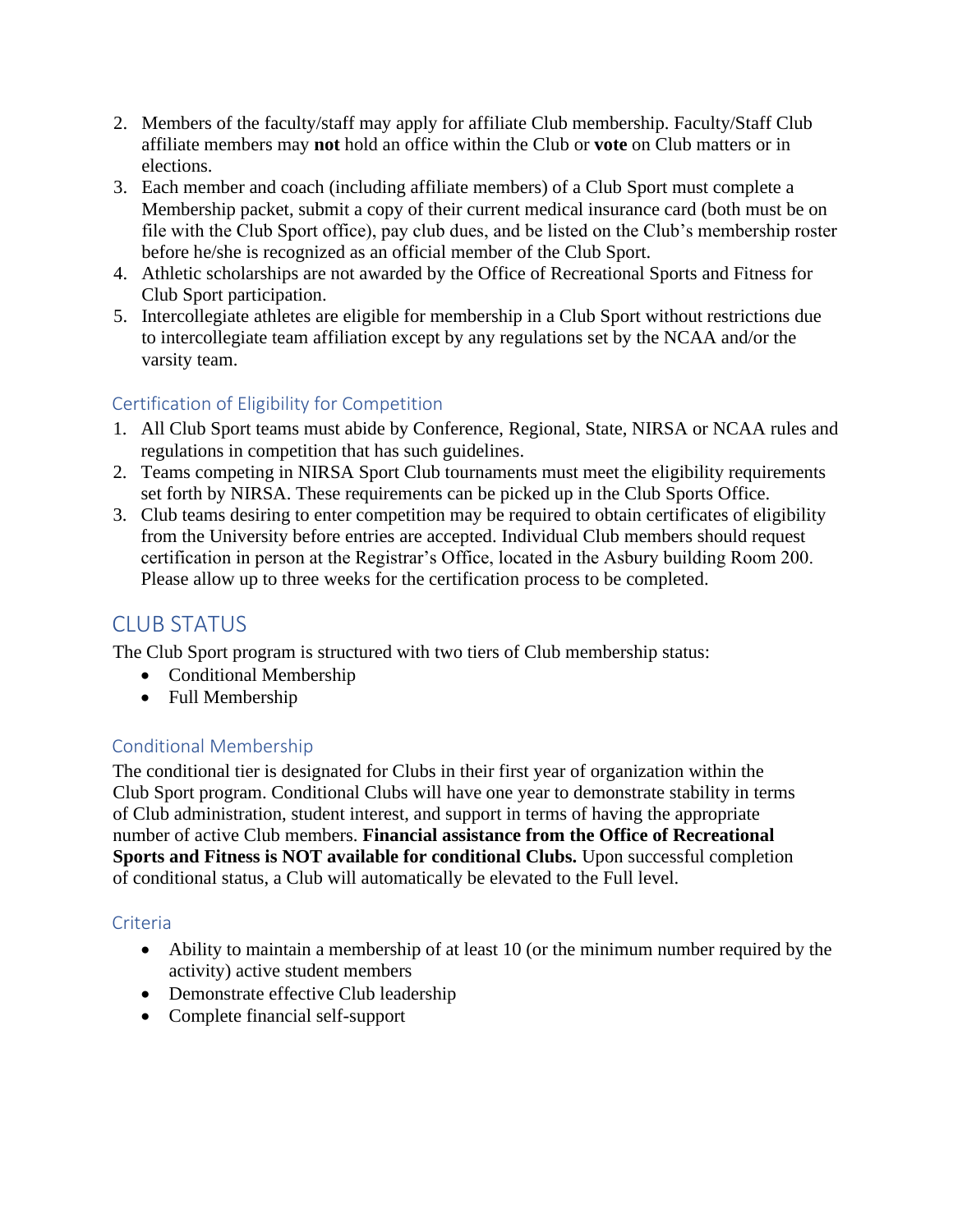#### <span id="page-9-0"></span>Full Membership

The full tier is designated for all Clubs not under the conditional tier. Clubs submitting a budget proposal according to the guidelines set forth in the Budget Appropriation section will be able to receive some funding.

#### <span id="page-9-1"></span>Criteria

- Demonstrated effective Club leadership for one year or longer
- Primarily self-supporting organization with most funding raised by the Club
- Demonstrated commitment to Recreational Sports and Fitness and American University by following prescribed policy and procedures.

#### <span id="page-9-2"></span>Maintaining Full Membership

In addition to the criteria listed above, a Club's continued Full Membership status depends on the purpose, goals, and longevity of the Club. The Club Sport Office will review each Club's status at the end of each spring semester.

To retain sponsorship, the following general requirements must have been met:

- 1. Student interest in the Club was demonstrated by a membership of either (1) seven active members, or (2) the minimum number of members (over 7) needed to participate in the activity.
- 2. The Club is actively participating in tournaments or part of a league. Clubs that do not compete within the academic year will be dropped to conditional status for one year. During the 'conditional year' the club must compete locally or regionally (will not be eligible for national tournaments) to regain full membership.
- 3. Clubs that are inactive for two years will lose accrued funding
- 4. The Club was represented at all meetings.
- 5. The Club's purpose and activity continued to be consistent with the Office of Recreational Sports and Fitness' purpose and philosophy.
- 6. University and Club Sport guidelines as outlined in this manual were followed.
- 7. Clubs must collect at least \$25 in dues from each active member each semester and deposited into the Club bank account.
- 8. An accurate inventory of equipment was maintained and kept on file in the Club Sport Office.
- 9. All Club equipment was maintained, issued, accounted for and stored adequately.
- 10. The Club Sport Office continues to have the necessary resources to supervise the Club and its activities.
- 11. All appropriate forms were filed as directed at the specified time during the year.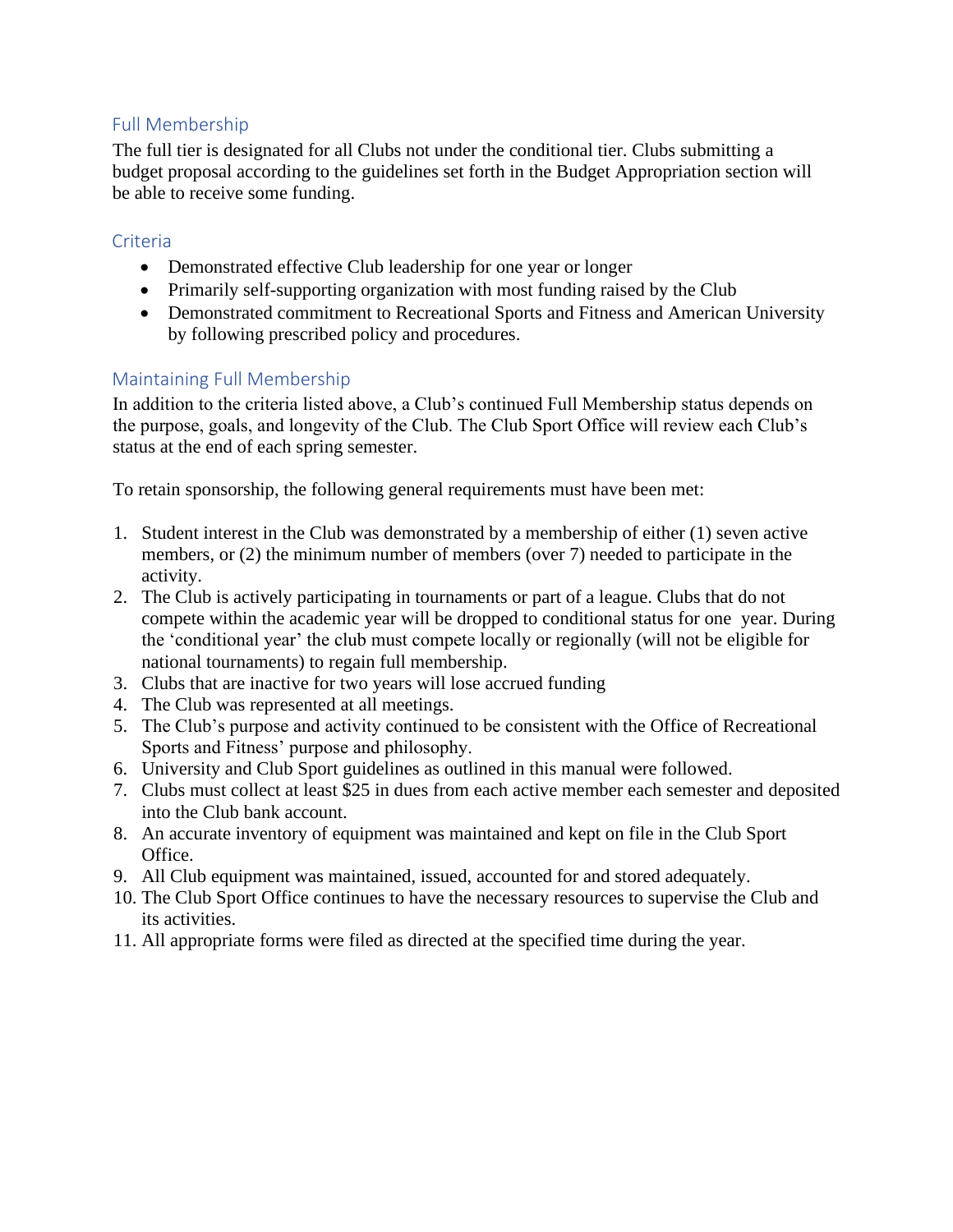# <span id="page-10-0"></span>BECOMING A SPONSORED CLUB SPORT

Any group of students with a collective interest in a sport or activity can start a new Club Sport. The process for doing so is outlined in the steps below. If you have any questions, comments, or concerns with the process, please feel free to contact the Club Sports Office for assistance.

- 1. Ensure that students are willing to serve as "Officers" for the Club. Officers are the main leadership of the Club. The required officers are President, Safety Officer and Treasurer.
- 2. Recruit interested athletes by promoting and conducting an informational meeting on campus.
- 3. The new Club will be required to collect dues from each member of at least \$25 to cover any start-up costs for the club.
- 4. The new Club will be required to meet monthly with the Assistant Director of Competitive Sports and Aquatics to discuss the progress and status of the Club.
- 5. The Club will be under evaluation for an entire year in regard to meeting attendance, paperwork compliance, and following of policies and procedures.
- 6. Clubs serving their 1-year Conditional Period are not eligible to receive funding.

# <span id="page-10-1"></span>PARTICIPATION IN CLUB SPORT NATIONAL CHAMPIONSHIPS

American University is an institutional member of NIRSA, Leaders in Collegiate Recreation. NIRSA conducts national championship events for Club Sports. If NIRSA is conducting a national championship in a particular activity, the Club Sports office will only support a Club Sport's participation at the NIRSA event. **A Club Sport may not represent American University at a non-NIRSA sponsored national championship unless there is no championship in that activity conducted by the NIRSA**. The NIRSA currently conducts championships in Flag Football, Basketball, Soccer, and Tennis.

Clubs competing in national championships will incur the cost of the Assistant Director or other University official to serve a chaperone to the event. Clubs are required to contact the Assistant Director at the beginning of the season to discuss plans to participate in national tournaments.

Only Clubs with Full Membership status are eligible to participate in national tournaments.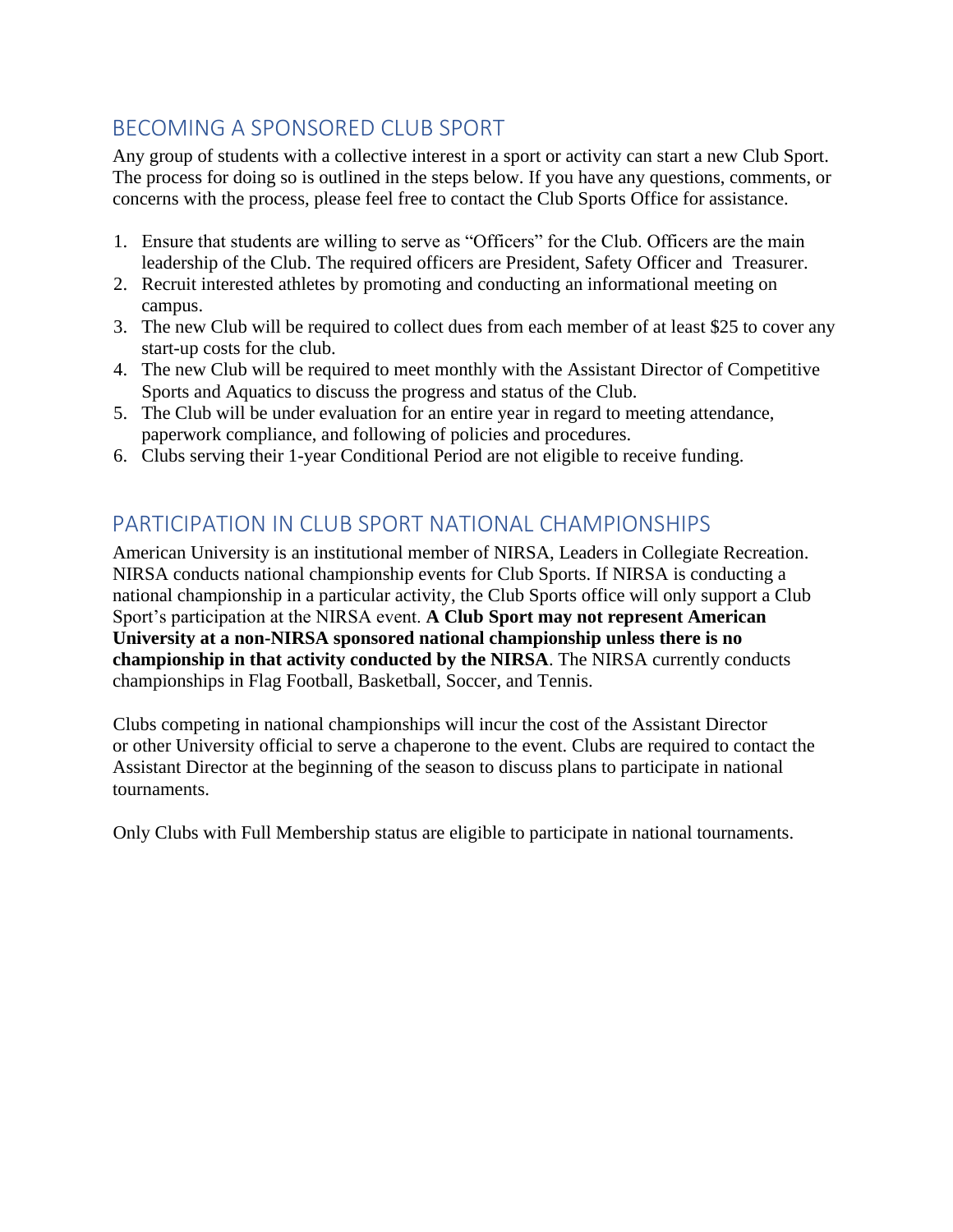### <span id="page-11-0"></span>COACH ROLE AND RESPONSIBILITY

#### <span id="page-11-1"></span>Securing a Coach/Instructor

If a Club wants to use the services of a coach/instructor, prior to the semester the prospective coach/instructor must complete the following forms:

- 1. Professional Service Agreement (paid coaches)
- 2. Volunteer Coach's Agreement (non-paid coaches)
- 3. Participant Registration Form
- 4. Waiver Form
- 5. Proof of Medical Insurance (both sides)
- 6. Copy of Driver's License (both sides)

Coaches will not be permitted to participate in any club activities until the above forms are received.

#### **The coach or instructor is neither an employee of the Department of Athletics and Recreation nor American University.**

#### <span id="page-11-2"></span>Coach/Instructor Conduct

Although coaches/instructors are not employees of the University, they will be expected to adhere to all University policies including sexual harassment. Club's Executive Boards are allowed to terminate coaches for conduct violations at the Club's discretion.

#### **Responsibilities**

- 1. Each coach must complete a participant registration form, waiver form and submit a copy of their driver's license and current medical insurance card.
- 2. It is recommended that all coaches possess personal medical and liability insurance.
- 3. The coach must be aware of and follow **all** University and departmental procedures relative to the Club Sport program.
- 4. The coach should restrict his/her contributions to coaching and **refrain from activities involved in the Club's management**. A Club Sport is first and foremost a student organization and, as such, **the student representative (not the coach) must serve as the liaison between the Club and the Club Sport Staff**. The philosophy and key to the success of the Club Sport program has been the continued emphasis placed on student leadership and participation.
- 5. Club business matters (hosting tournaments, submitting forms, equipment requests) must be handled by the student members with the coach serving in an advisory capacity. Club activities and events should be a team effort and not left solely to the coach or student representatives.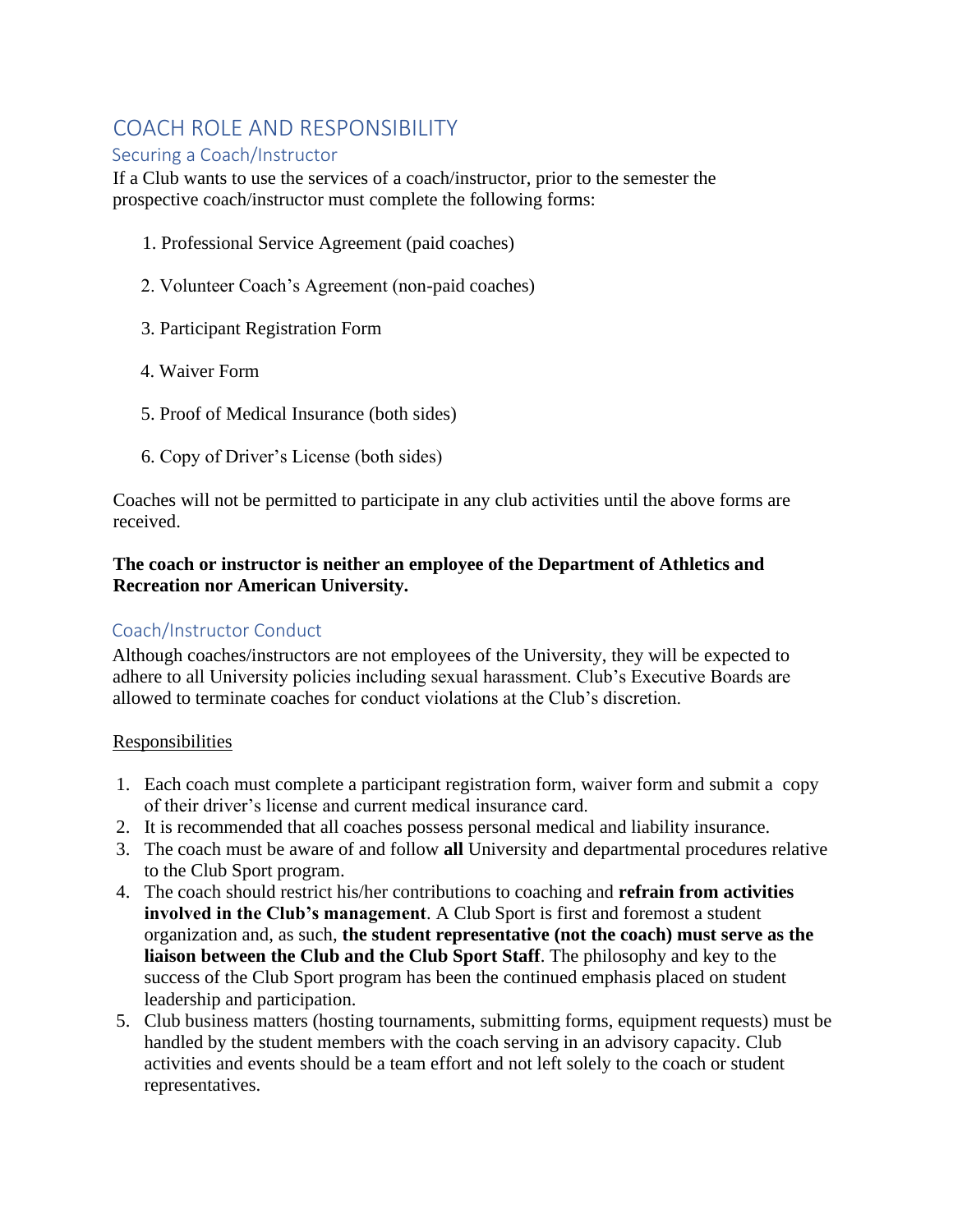- 6. Participation in the Club Sport Program is completely voluntary; therefore monetary rewards or scholarships shall not be promised or given to any member or prospective member by the coach.
- 7. Coaches must help ensure good sportsmanship at all times. Individuals must always conduct themselves in a manner that does not detract from the reputation of the University. This includes behavior in game situations, contact with other teams and even interaction with staff. When involved in off-campus events or when traveling, be aware that the Club is still representing the University.
- 8. Coaches should refrain from making appointments with Athletics and Recreation Department staff without first informing the Assistant Director of Competitive Sports and Aquatics. Coaches should refrain from contacting the Assistant Director of Competitive Sports and Aquatics without first talking to the club president.
- 9. The Club Sport staff has the right and obligation to protect the Club, and if, in the staff's opinion, the coach is not working in the best interests of the Club, the coach will be relieved of his/her coaching duties.
- 10. Coaches must be recommended by Club members and must submit a new information form each academic year in order to coach. **Continuation of coaching status is not automatic.**

# <span id="page-12-0"></span>THE PRESIDENT'S COUNCIL

The American University Club Sport President's Council is a student advisory group that assists in the Club Sport Office in administering the Club Sport program.

#### <span id="page-12-1"></span>Duties

- 1. Serve as an appeal board and rule on Club appeals regarding decisions made by the Club Sport staff.
- 2. Make recommendations regarding revisions to the Club Sport Manual for the following year.
- 3. Make recommendations, offer advice and assist in the decision-making process in other matters when requested to do so by the Club Sport staff.

#### <span id="page-12-2"></span>Membership

- 1. The Assistant Director of Competitive Sports and Aquatics, the Director of Recreational Sports & Fitness and all Club Presidents.
- 2. The Directors will be non-voting on the council but may take part in discussion.
- 3. The Assistant Director of Competitive Sports and Aquatics or his/her delegate will serve as chairperson for regular meetings. For appeals, the chair will be rotated among student members.
- 4. Club Presidents may designate a representative from their Club to serve in their place.
- 5. In cases of tie votes in regular meetings, the Assistant Director of Competitive Sports and Aquatics or their delegate will vote to break the tie.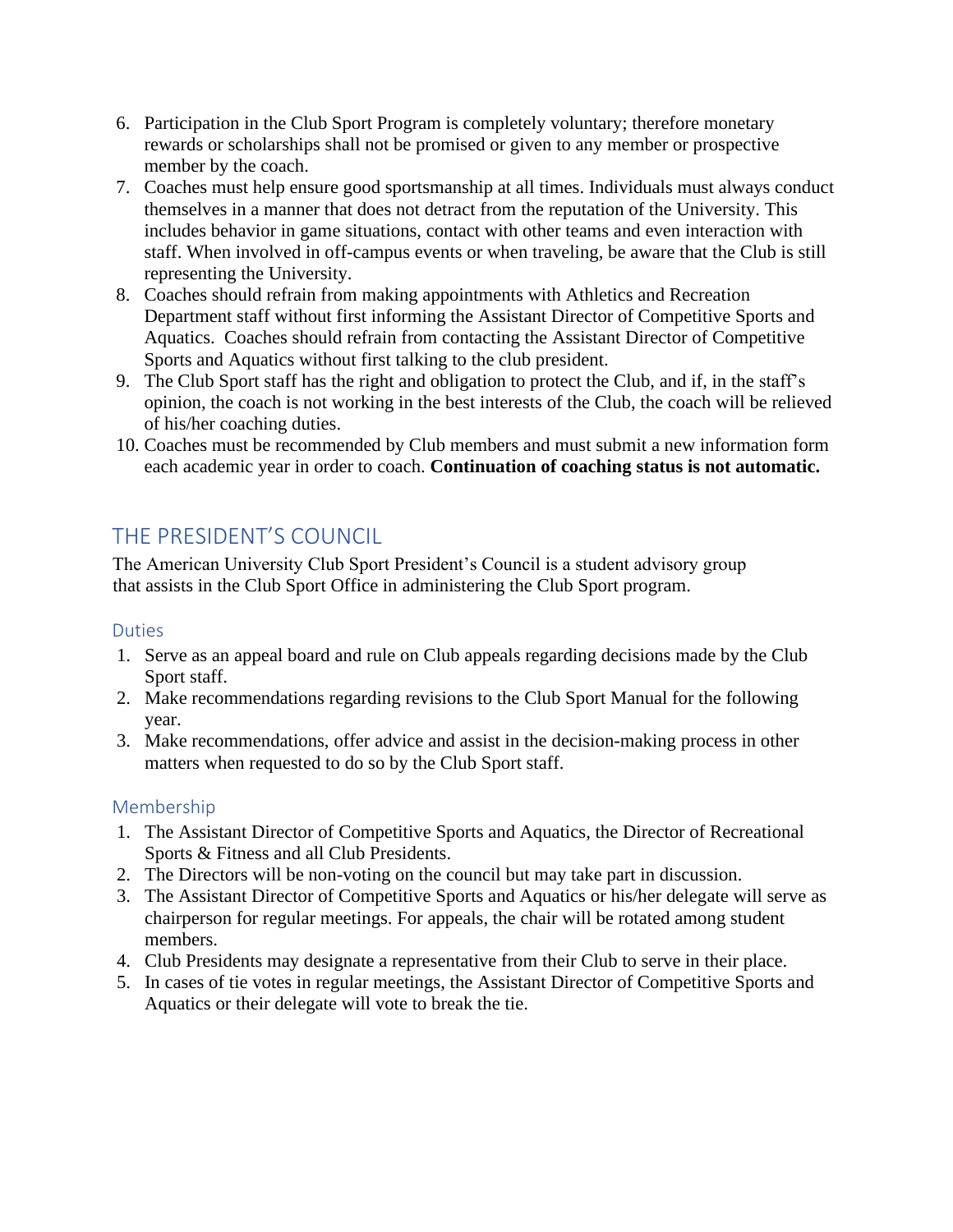# <span id="page-13-0"></span>CLUB SPORT RIGHTS AND EXPECTATIONS

Each Club Sport has the obligation to have the approval of the Club Sport Office prior to acting on items, issues, or ideas that are not covered in this handbook. If a Club chooses to act independently, they risk losing sponsorship. **Club social events are not sponsored by Recreational Sports and Fitness and must NOT be advertised as part of the Club's official activities.**

# <span id="page-13-1"></span>STANDARDS OF CONDUCT

The basic concept underlying the University's code of conduct is that students, by enrolling in the University, assume an obligation to conduct themselves and their organizations in a manner compatible with the University's function as an educational institution. Individuals must always conduct themselves in a manner that does not detract from the reputation of the University. This includes behavior in game situations as well as contact with other teams and event staff. When involved in off-campus events or when traveling, be aware that the Club is still representing the University and bound by the Student Code of Conduct.

#### <span id="page-13-2"></span>Individual Accountability

Students will abide by tenets of the Student Code of Conduct, Club Sports Policies and Procedures, and the constitution of the club. Any violation of the aforementioned documents will result in disciplinary action. Violations of the Student Code of Conduct will be handled by the Dean of Students Office, Club policies by the Assistant Director of Competitive Sports and Aquatics, and club constitutions by the Executive Board. Appeals of the Executive Board will be heard by the president of the club and elevated to the Assistant Director of Competitive Sports and Aquatics if necessary.

### <span id="page-13-3"></span>DISCIPLINE PROCESS

Violation of or non-compliance with university policies, campus regulations, Club Sport procedures, or standards of conduct may result in loss of membership or other disciplinary action against the Club Sport involved. The discipline process has been developed to assist Club leaders in correcting mistakes that have caused problems for the Club and the University.

Minor Infractions (examples would be non-attendance at meetings or failure to submit required forms on time)

1. First Infraction – if the violation is the Club's first during the current academic year, and the Club is not on probation from violations committed the previous year, the following steps are taken:

The Club is placed on probation for a designated period or until the Club corrects the situation. The Club Sport staff will notify the Club stating:

- a. The reason for the probation
- b. The length of the probationary period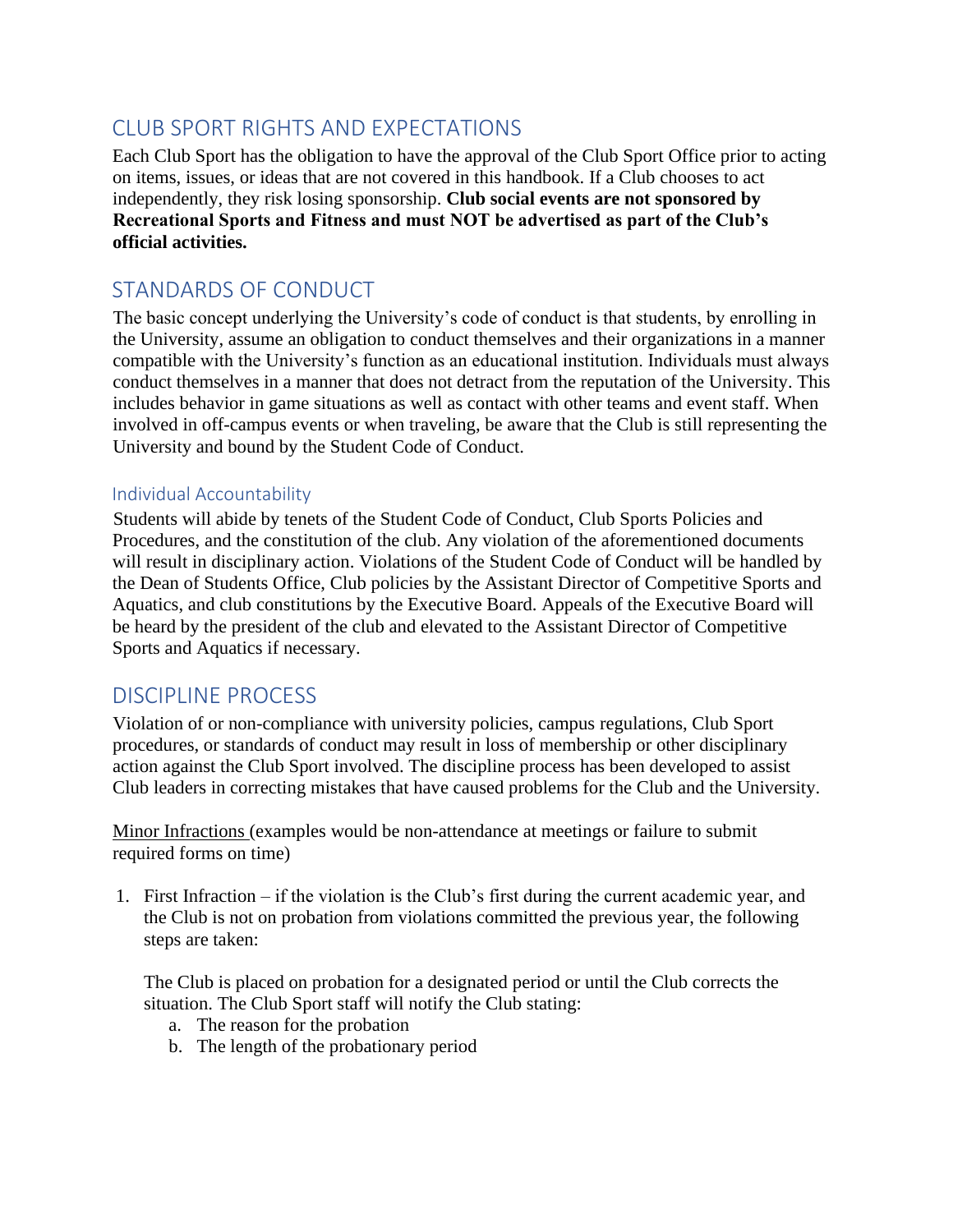The possible consequences the Club will face if additional infractions occur 2. Two or more Minor Infractions.

- a. The Club's funds may be frozen and/or a part of the Club's allocation may be forfeited.
- b. The Club Sport staff may take any action deemed appropriate, including determining the amount of allocation forfeited by the Club.
- c. The Club is notified in writing.
- d. The Club is notified of their right to appeal.

Major Infractions (these include Club actions that are outside of acceptable standards of conduct or are in violation of the Club Sport or University's rules, guidelines or Code of Conduct)

- 1. Examples of major infractions include, but are not limited to, the following situations:
	- a. Displaying conduct that is incompatible with the University's function as an educational institution and the purpose of the Club Sport program (i.e., unsportsmanlike conduct toward officials or opponents or disruptive behavior on trips).
	- b. Misusing Club funds and/or abusive use of Club funds.
	- c. Allowing ineligible individuals to participate in Club activities.
	- d. Compromising the safety of club members while traveling.
	- e. Transporting and/or consuming alcohol or illegal substances while on official club trips.
- 2. For all major infractions:
	- a. Student Conduct will be involved and will abide to their process and policies.
	- b. A meeting with the Club officers and the Club Sport staff is scheduled.
	- c. Input from appropriate administrators and staff members is solicited when appropriate.
	- d. The Director of Competitive Sports and Aquatics and/or the Director of Recreational Sports and Fitness determine(s) the disciplinary action to be taken.
	- e. The Club is notified in writing of the decision and is advised of their right to appeal the decision.

#### Disciplinary Actions

Possible disciplinary actions that may be taken against a Club for infractions include:

- 1. Probation
- 2. Frozen funds
- 3. Loss of funding
- 4. Loss of travel privileges
- 5. Loss of Club sponsorship

**Notification of disciplinary action is placed in the Club's mailbox in the Club Sport office. In the case of extreme misconduct, clubs and/or individuals will be referred to Student Conflict and Conflict Resolution Office.**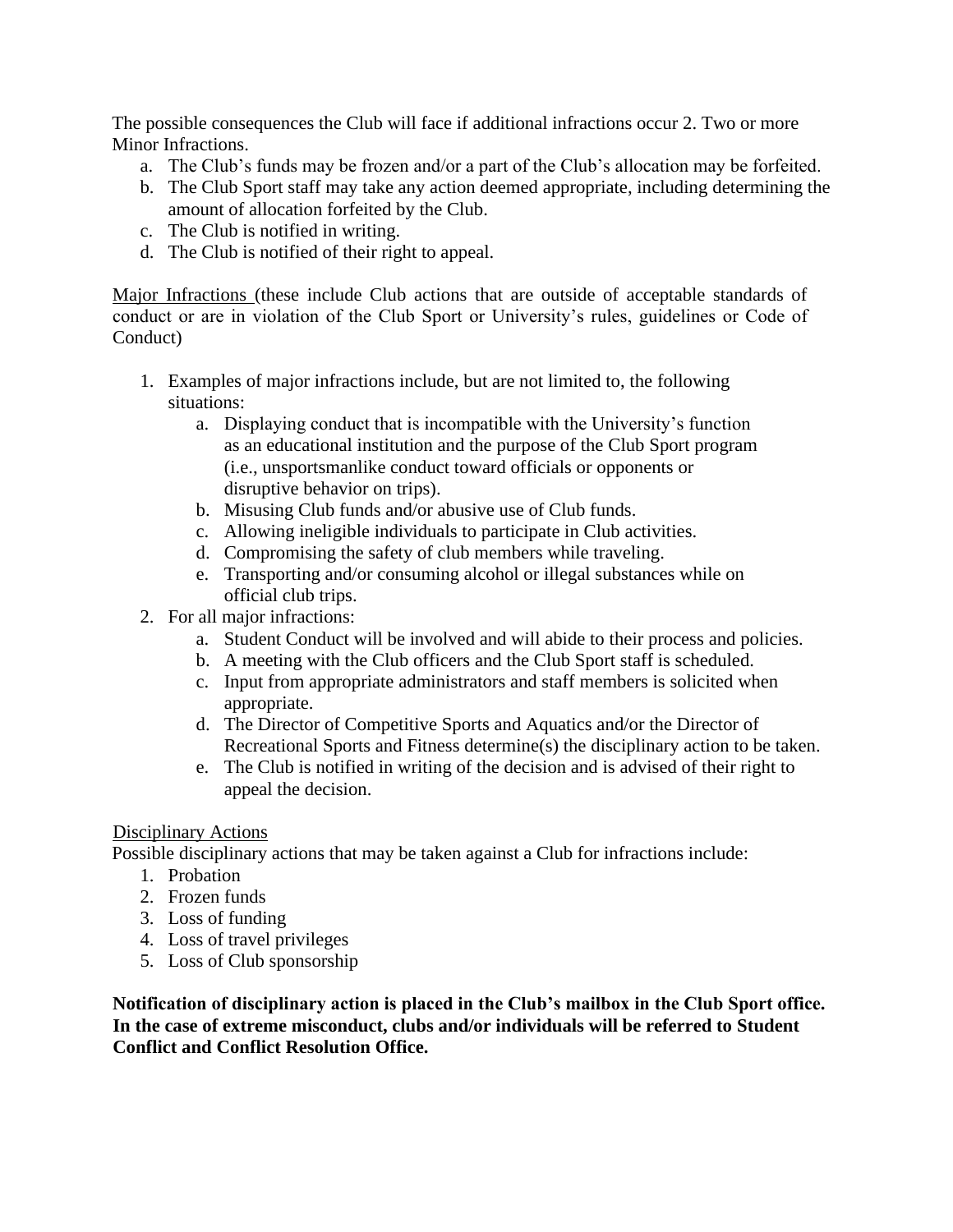### <span id="page-15-0"></span>APPEAL PROCESS

The appeal process exists to ensure that all disciplinary actions taken against club organizations are equitable. The person/council to whom a disciplinary decision is appealed will review the previous decision and rule on its appropriateness given the infraction(s) committed. With the concept of equity in

mind, be forewarned that appeal of a disciplinary decision that seems extreme to the Club could result in an even stiffer penalty being levied by the person/council who hears the appeal. To file an appeal, follow the appropriate steps listed below:

- 1. Decisions of the Assistant Director of Competitive Sports and Aquatics on minor infractions may be appealed to the President's Council by following these procedures:
	- a. Written notification from the Club representative to the Assistant Director of Competitive Sports and Aquatics indicating the Club's reason for the appeal and any circumstances related to the situation that caused the infraction must be submitted within (72) seventy-two hours after the notification is placed in the Club's mailbox and by e-mail to the Club president.
	- b. A hearing will be scheduled with the Executive Council. Copies of the Club's appeal statement will be distributed to the Board members. Upon hearing the case, the Council will uphold, reject or modify the Director's decision.
	- c. Decisions by the Executive Council are final except in cases where the Club's sponsorship is in question or any other major infraction at the discretion of the Director of Recreational Sports and Fitness.
- 2. Decisions regarding loss of sponsorship or major infractions may be appealed to the Director of Recreational Sports and Fitness as outlined below:
	- a. Written notification from the Club representative to the Director of Recreational Sports or his/her delegate indicating the Club's reason for the appeal and any circumstances related to the situation that caused the infraction must be submitted within (72) seventy-two hours after the notification is placed in the Club's mailbox and by e-mail to the Club president.
	- b. The Director of Recreational Sports & Fitness may choose to hear the appeal or deny the request.
	- c. If the Director chooses to hear the appeal, then a meeting will be scheduled in order to present an oral appeal to the Director of Recreational Sports and Fitness.
	- d. The decision of the Director of Recreational Sports and Fitness is final.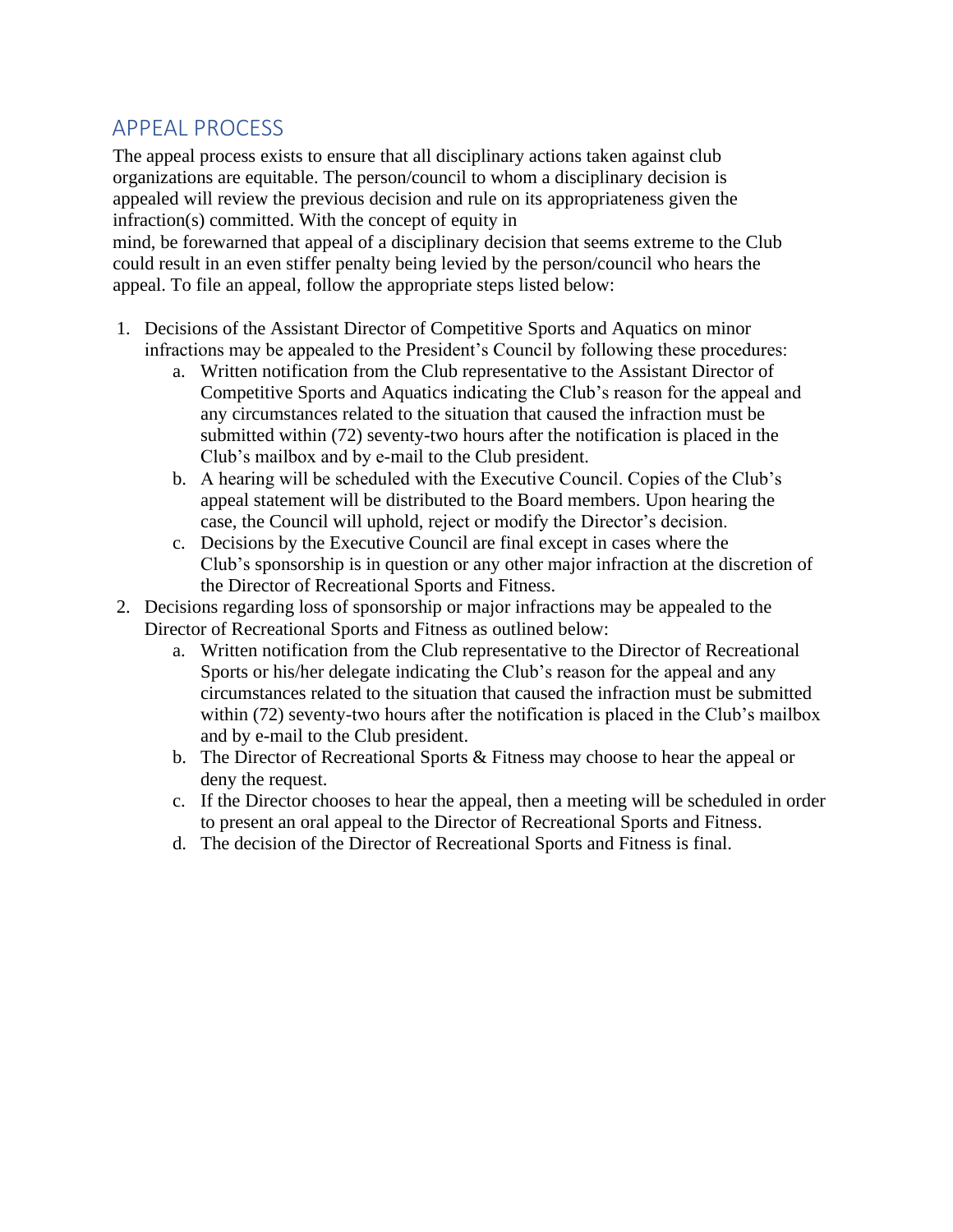### <span id="page-16-0"></span>THE CLUB SPORT OFFICE

#### <span id="page-16-1"></span>Assistant Director of Competitive Sports and Aquatics

The Assistant Director will provide assistance in planning the Club's activities and scheduling competitions with other universities' Club Sports and teams. Prior approval of Club activities including travel, events, publicity, budget expenditures and facility reservations is required. The Director is available for consultation regarding any aspect of your organization. If the Director cannot assist the Club, the Club will be referred to an office that can. **The responsibility to seek assistance of the Director is that of the student representatives**. Club representatives should schedule an appointment with the Director to assure needed attention is provided. Call or e-mail at least 24 hours in advance to make an appointment.

#### <span id="page-16-2"></span>Mailing Address

Attn: Club Sports Director (Dwayne Wilkerson) Sports Center G-03 4400 Massachusetts Ave, NW Washington, DC 20016

#### <span id="page-16-3"></span>Telephone Procedures

Long distance phone calls concerning a Club's business (competition, equipment order, etc.) can be made in the Club Sport office. The Club Sport staff will assist in placing the calls for the Club.

#### <span id="page-16-4"></span>Typing and Duplication Services

Typing and duplication services are available through the Club Sports office. All requested work must be approved by the Assistant Director of Competitive Sports and Aquatics and at least five working days' notice should be given. The services will be done if the work schedule of staff allows time and if the original copy is well written and legible. Clubs may request duplication services from the Club Sport office. The availability of this service is based upon copier load and amount to be copied. Clubs will be allotted a fixed amount of white paper for duplication each academic year. Once a Club has used its allocation, it may purchase paper to use in the process and bring into the Club Sports office or the Assistant Director of Competitive Sports and Aquatics will charge the club at a rate equal to the cost of the paper per copy.

### <span id="page-16-5"></span>FACILITY RESERVATIONS

Club Sports may request the use of Recreational Sports facilities for activities. **Requests must be made through the Club Sport Office and approved by the Director through coordination with the Director of Facilities and Operations**. Clubs must alert (via email) the Club Sports office as far in advance as possible to improve the likelihood of available space. All facilities are shared with Athletics and the Department of Health & Fitness which makes availability somewhat limited. It usually takes one to two weeks before a facility reservation request can be confirmed or denied. Dates will be set aside for Club competition on campus. Clubs will be notified of the dates and number of times that are available to them prior to each semester. Clubs wanting to reserve meeting space in other spaces on campus should use the room reservation process through the University portal.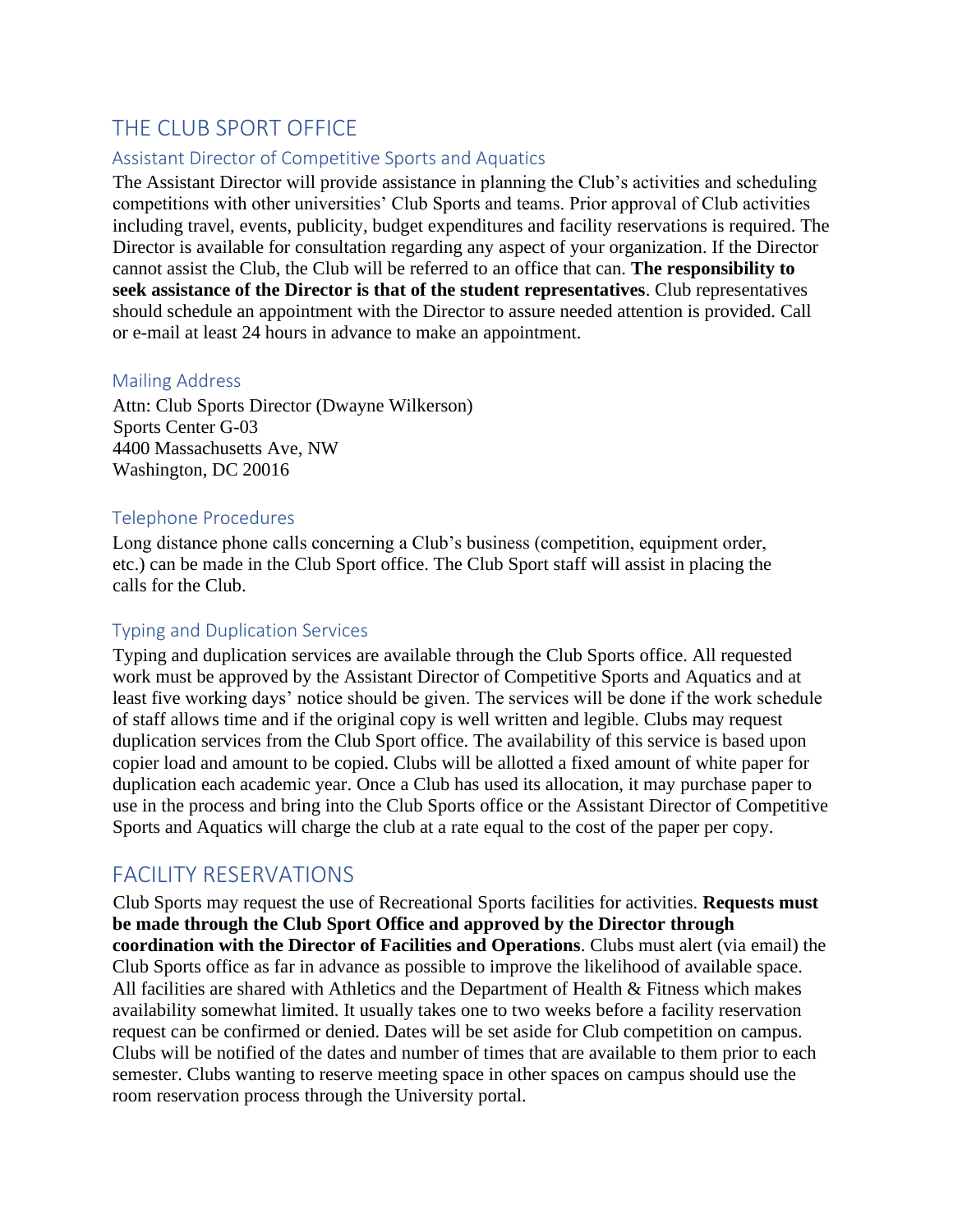#### <span id="page-17-0"></span>Expectations When Using University Facilities

Any time a Club has reserved a facility, it must be used. If the Club cancels a practice, game, or any reservation, the Club representative must contact the Club Sport staff at least 24 hours before the reservation is in effect. Failure to use a reserved area jeopardizes the Club's ability to reserve facilities for future use. Clubs are responsible for set-up and cleanup of all sites. Clubs are not allowed to have amplified sound at any outdoor sporting event on campus without prior approval by the Director of Facilities and Operations. Misuse of equipment and facilities (including not using reserved space, and/or neglect in following facility-use procedures) as well as inappropriate conduct and actions while participating in any Club Sport related activity, will jeopardize the Club's continued sponsorship as a Club Sport. **Alcoholic beverages are not permitted at any Athletic facility. It is the Club's responsibility to monitor all Club events (including the actions of spectators) to assure that alcoholic beverages are not on site. Games may be delayed until the problem is corrected or may be canceled if the situation is not addressed.**

Any Club hosting an event on campus may be required to have a Club Sport Supervisor to be onsite during the match. This supervisor will be responsible for making sure that Clubs follow proper Club and University procedures. Clubs may be required to cover the cost of having a Club Sports Supervisor at their contests.

# <span id="page-17-1"></span>CLUB FINANCES

#### <span id="page-17-2"></span>Funding

Because Club Sports receive limited funding from the University, each Club Sport is required to develop a revenue plan to fund operations. Club Sport funds must be used for the benefit of the entire group. Revenue for Club Sports will normally come from the following sources:

- 1. Membership dues
- 2. Fundraising activities
- 3. Budget allocation from the Club Sports office
- 4. Donations from individuals and corporations

All fund-raising activities (whether on or off-campus) require specific prior approval from the Club Sports office.

Each club has their own account through the University. The account is capable of withdraws and deposits. **Clubs may not have personal checking or savings accounts off-campus. Clubs are not permitted to obtain accounts outside the university to include PayPal, online accounts, etc. Clubs found in violation of this policy could result in the freezing of club funds.**

Clubs seeking financial assistance from Recreational Sports and Fitness must submit a budget request to the Club Sport office. The Club Sport office is allocated a budget each year. From this budget the funds are divided among the Clubs using the budget appropriation process. The fiscal year runs from May to April. Requests for each fiscal year are due in early spring. Additional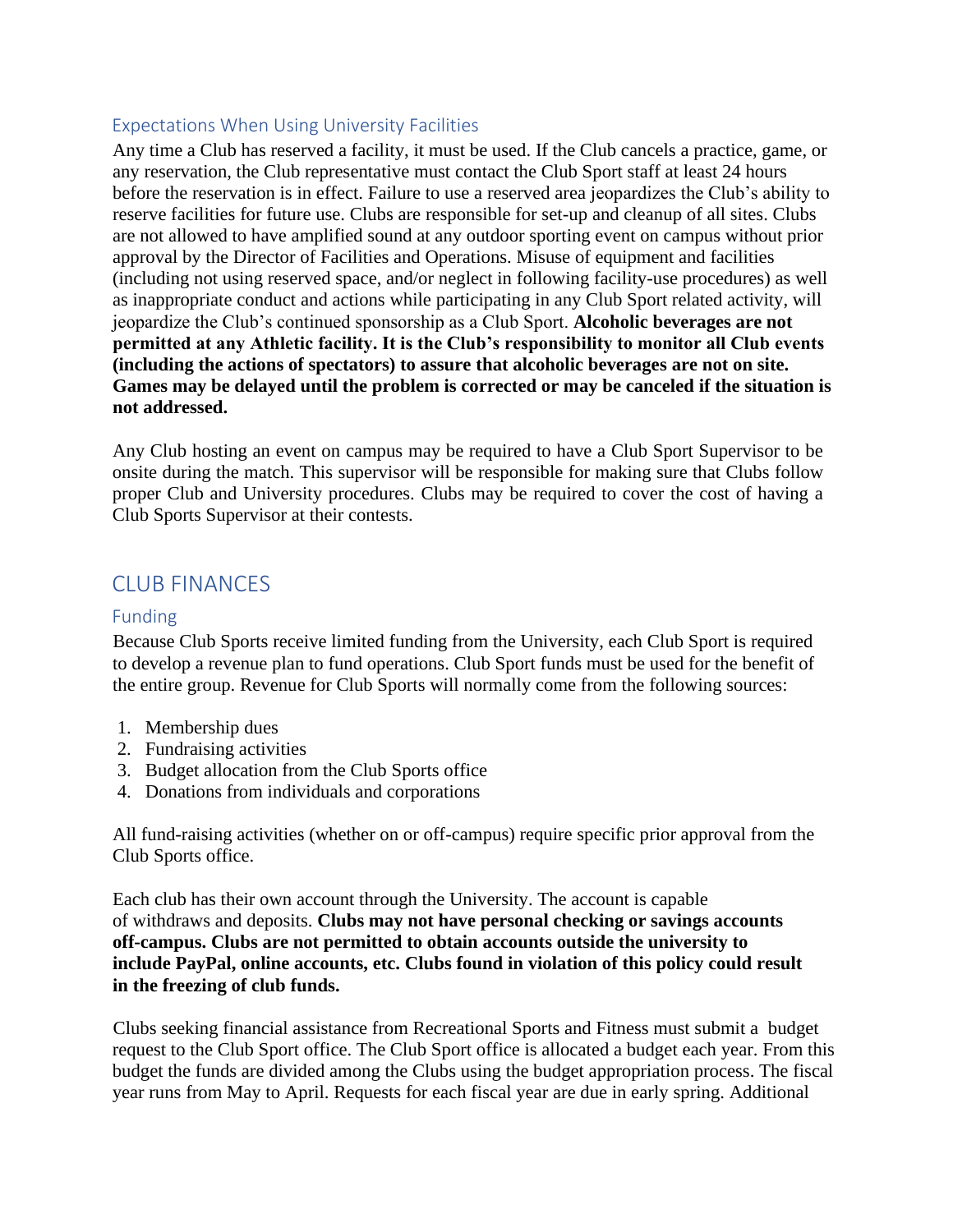requests may be made at any time during the year, but there is no guarantee that funding will be available for the Club after the February deadline. Any team dues, donations, fundraising, or other income can be deposited into this account. Any remaining funds will carry over to the next fiscal year.

#### <span id="page-18-0"></span>Dues

Each club is required to collect at least \$25 per member per semester. These funds are to the deposited to the Club's bank account via the Club Sports Office Clubs will outline in the constitution a schedule for dues payment. Participants in noncompliance of club dues will be immediately suspended from participation. Participants could incur an academic hold on their account for noncompliance of club dues. Please note that once club dues are paid, there are no refunds given.

#### <span id="page-18-1"></span>Appropriate and Inappropriate Expenditures for University Funds

All expenditures for Club Sports must have **prior approval** of the Club Sport Office. **Clubs not receiving prior approval will not be reimbursed from Club funds to cover costs.**  Possible expenditures for a Club are equipment, travel, officials, entry fees, dues, t shirts, coach's stipends, and uniforms. **Funds may not be used for social events.**

#### <span id="page-18-2"></span>Returned Checks

Any Club Sport submitting a check that is returned for any reason will be charged a \$25 returned check fee, as well as the money being deducted from their account. In order to resubmit that money, the Club must submit the original amount and the \$25 returned check fee separately in cash.

#### <span id="page-18-3"></span>Fundraising

All fundraising must be approved by the Assistant Director of Competitive Sports and Aquatics prior to the fundraiser. All clubs must reach their team fundraising goal each semester. Clubs must fundraise 60% of their allocation per academic year. Each club will be required to conduct 2 fundraisers per semester and 5 for the academic year. Failure to comply with this policy can result in loss of Full Membership privileges for the next year and a loss in funding.

#### <span id="page-18-4"></span>**Donations**

Clubs are encouraged to conduct donation campaigns to alumni, businesses, or entities not associated with American University. Clubs are not permitted to solicit door-to-door or conduct mail campaigns to residents in the any community. The office of development works in connection with the Assistant Director to draft donation letters for clubs to use. Clubs interested in participating in a donation campaign are encouraged to meet with the Assistant Director.

Clubs should use the following information as guidelines for fundraising on campus. This information is taken from the Student Activities handbook: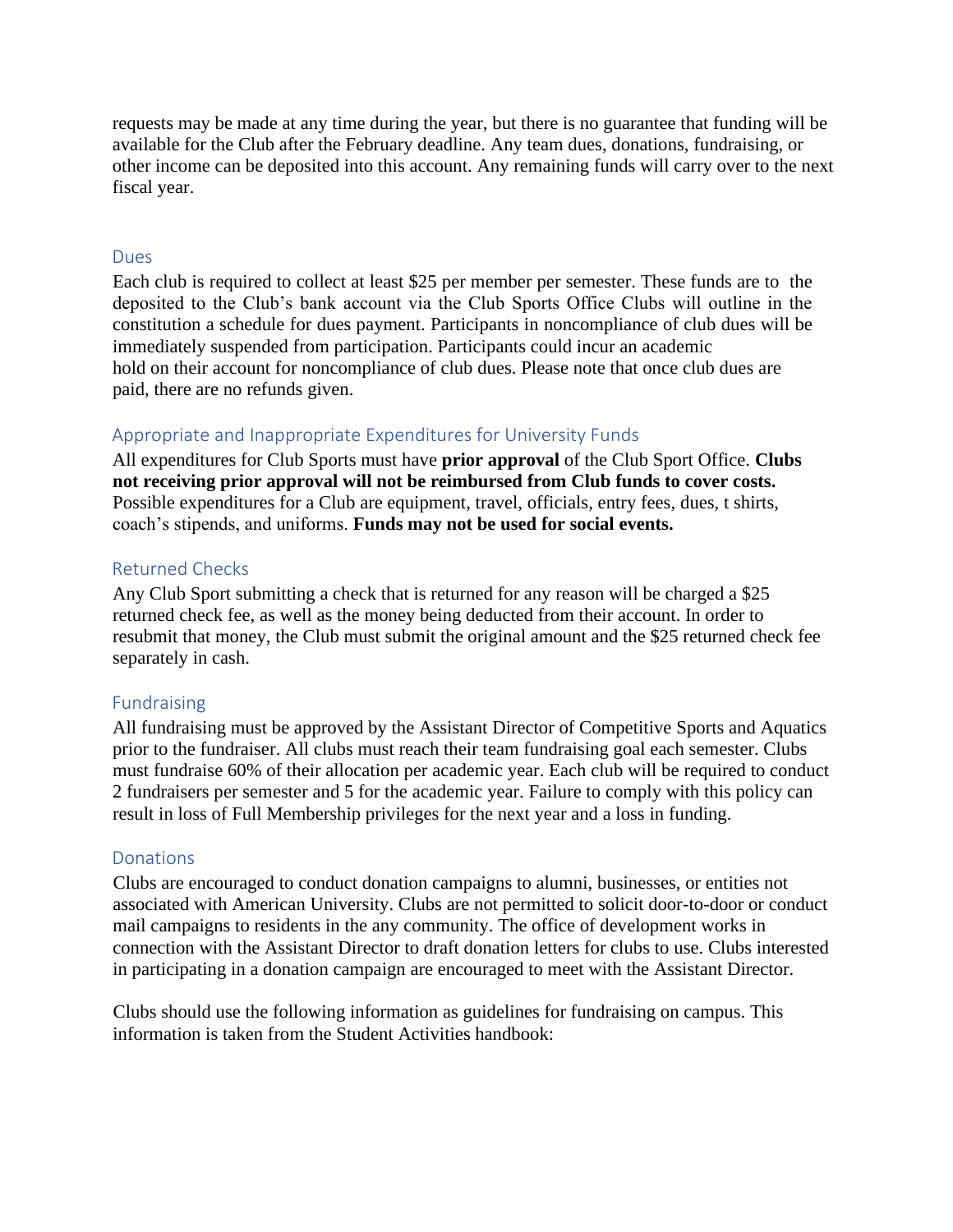#### <span id="page-19-0"></span>Online Donation

Anyone can donate to a specific club sport or the Recreational Sports and Fitness department through an online link here: [https://giving.american.edu/page/27479/donate/1?\\_ga=2.72125013.792366274.1631124214-](https://giving.american.edu/page/27479/donate/1?_ga=2.72125013.792366274.1631124214-994366981.1531856108) [994366981.1531856108](https://giving.american.edu/page/27479/donate/1?_ga=2.72125013.792366274.1631124214-994366981.1531856108)

To donate to a specific club sport, make sure you select "Funds I Choose" to give to specific teams.

#### Sales of Goods or Services

This includes car washes, bake sales (items from a licensed kitchen only), candy sales, etc. A housecleaning or odd job service is acceptable. If you plan to sell any sort of product on campus, you will need to submit a Vending Approval Form to the Club Sports office. This form should be turned in at least 3 weeks prior to when you would like to sell the items.

This approval form ensures that you are not selling an item already available on campus or violating any campus contracts.

#### <span id="page-19-1"></span>Sponsoring Sales/Marketing Groups on to Campus

Student groups may sponsor an outside vendor to come to campus in order to sell items or market their products. If groups do this, they can receive either a portion of their profits while on campus, or part of the fee charged for the outside vendor to market their products or services on campus. In order to do this, you will need to submit a Vending Approval Form to the Club Sports office. Again, these forms must be submitted three weeks prior to when you would like the vendor to come to campus. The vendors cannot conflict with any contracts the university already has, nor can they sell items already available on campus. If you have any questions, contact the Assistant Director of Competitive Sports and Aquatics.

#### <span id="page-19-2"></span>Special Events/Raffles

We recommend that you meet with the Club Sports office before trying innovative fund raisers, so that your group can investigate any potential pitfalls before proceeding. Many ideas may require a D.C. Government license. A drawing or other random method of distributing prizes may be used for fund-raising only if it is possible to obtain a chance without purchasing a ticket. If the only way to win a prize is by purchasing a chance, then this is gambling and is prohibited unless a permit is obtained from the DC Lottery and Charitable Games Control Board. Work with the Club Sports office to obtain the permit.

### <span id="page-19-3"></span>THE BUDGET APPROPRIATION PROCESS

#### <span id="page-19-4"></span>General Information

Budget requests are for the following academic year. Budget allocations are made from best projections of the club's current and ongoing activity as well as anticipated competition. If major changes are expected in the future, indicate why. Attach as much supporting documentation as is feasible. Make requests self-explanatory. Each Club's previous year budget request is available for review.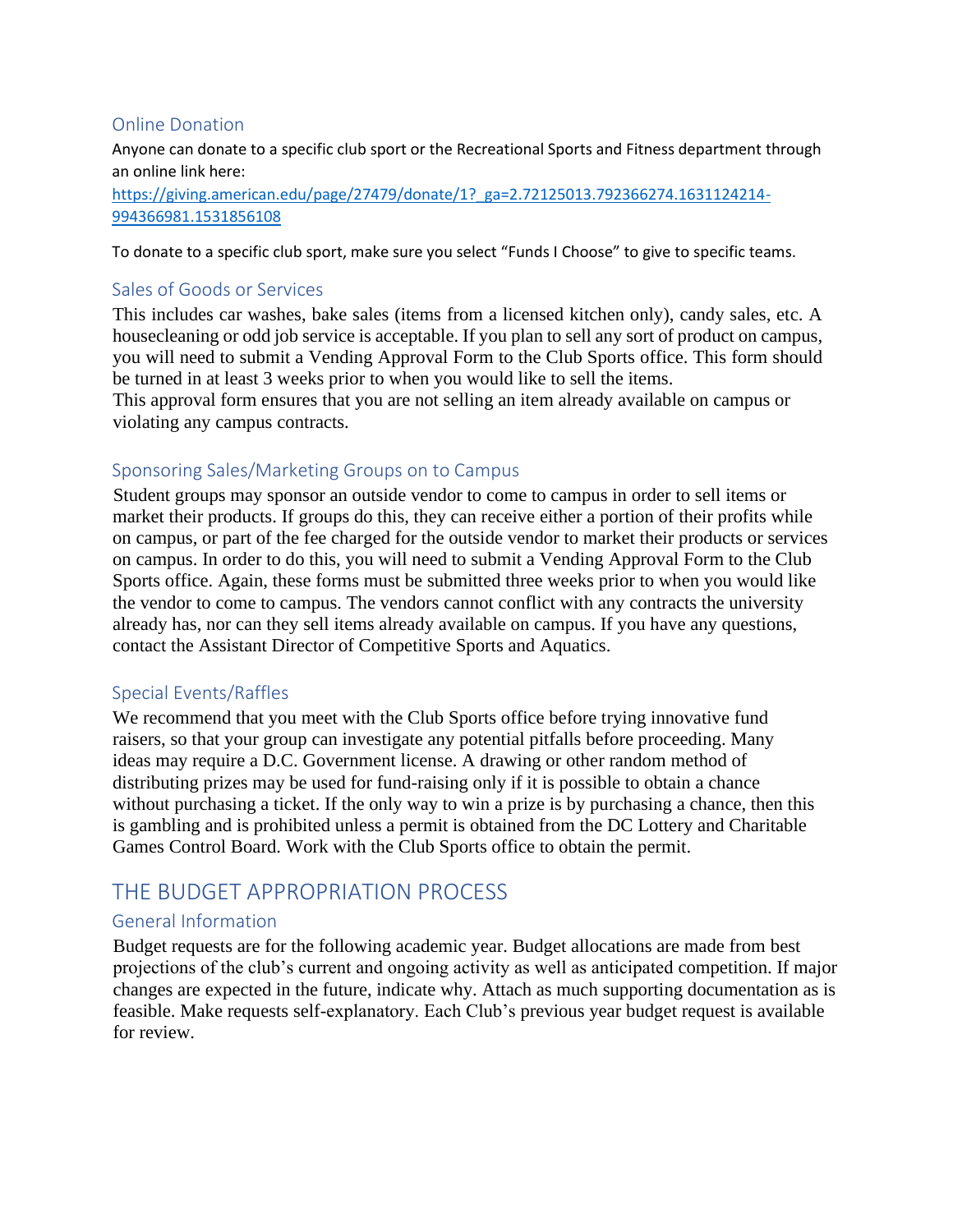#### <span id="page-20-0"></span>Completing the Budget Request Form

- 1. **Club Operating Expenses**: List expenses associated with the daily operation of the Club. Include expenses incurred in recruiting new members, communicating with the membership, publicity and any other costs associated with maintaining the Club.
- 2. **Competition Expenses**: Include all expenses to participate in these contests, such as League/Association dues, officials/judges' costs and facility rental fees.
- 3. **Travel Expenses**: Calculate transportation to and from the site (vehicle rental, airfare, fuel, mileage, and lodging). **Do not** include meals. Listed below is some useful travel information. Please remember to account for the cost of gas and gas mileage when traveling.
- 4. **Equipment**: List any equipment the Club would like to purchase for general Club use. This list should not include any "personal equipment" such as t-shirts or shoes. Please also indicate the life expectancy of this equipment. Any equipment purchased with University funds becomes the property of the Department of Recreational Sports and Fitness for the Club's use.
- 5. **Dues**: How many members are expected? What amount of dues will the Club charge? Will this be a yearly charge or a charge per semester?
- 6. **Donations**: Does the Club plan on soliciting donations? If so, list all estimated donations both corporate and private along with how they will be solicited.
- 7. **Corporate Support**: List all potential corporate support, including cash donations, equipment or discounts the Club expects to solicit next year. Include the company's address and contact person.
- 8. **Fundraising**: List all potential fundraisers including expected expenses and revenue.

#### <span id="page-20-1"></span>**Timeline**

- 1. Each club submits a budget request to the Club Sport Office. Budget requests will be submitted in early spring.
- 2. Each request is reviewed and analyzed by the President's Council to determine each Club's adjusted request. A presentation is scheduled mid-Spring Semester with the President's Council for each Club submitting a budget request. At that meeting, the Club will make an oral presentation of their budget for the upcoming year. Inappropriate and unjustified expenditures will be deducted from the original request.
- 3. The President's Council will use the following criteria in determining the recommended funding level:
	- a. Number of participants and dues charged
	- b. Fundraising activities
	- c. Costs associated with the Club
	- d. Anticipated needs
- 4. The recommended funding levels will then be forwarded to the Assistant Director of Competitive Sports and Aquatics who, in consultation with the Director of Recreational Sports and Fitness, will make the final budget allocations using above recommendations and criteria. The Club will then be notified of their allocation for the upcoming year.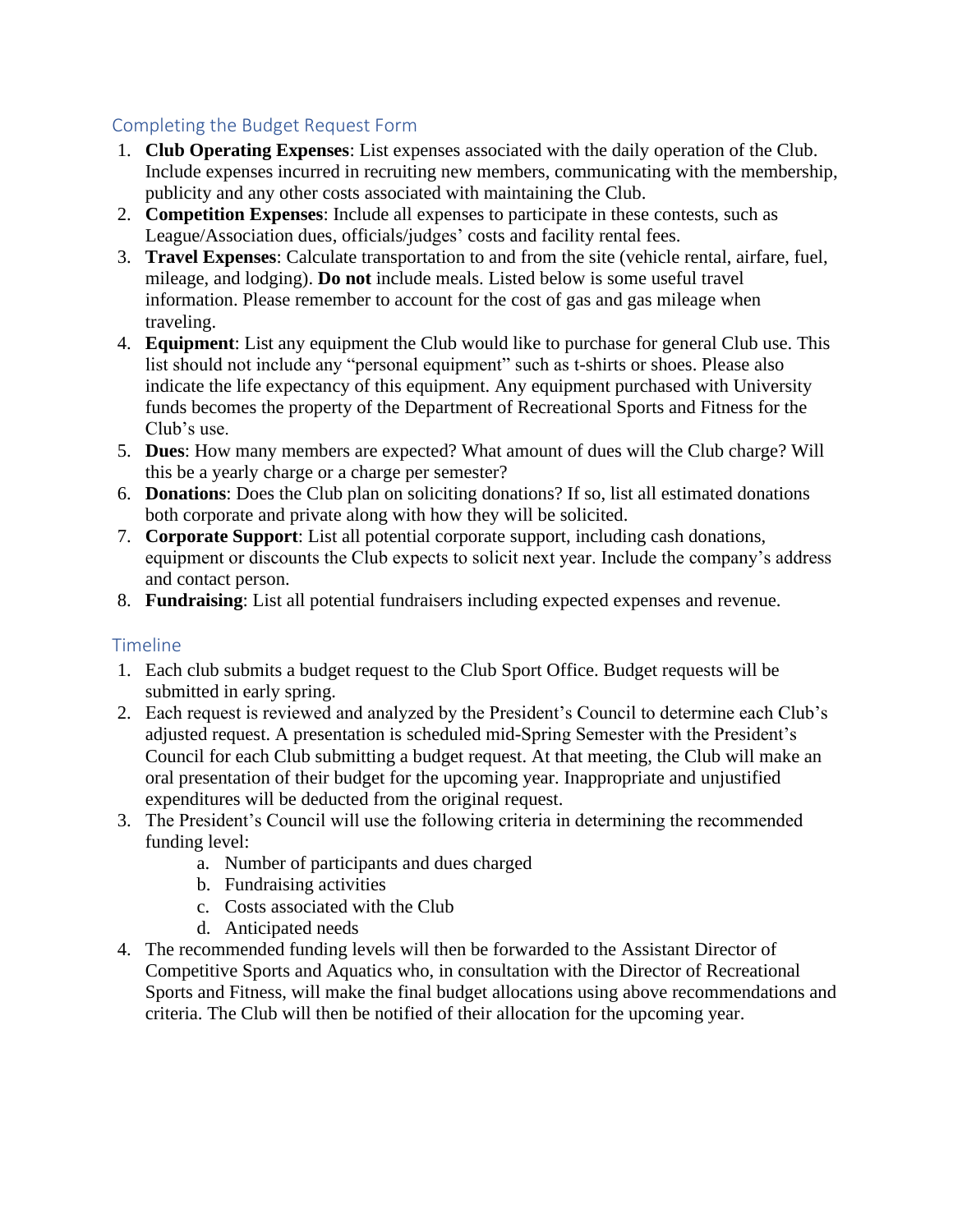### <span id="page-21-0"></span>PURCHASING PROCEDURES

If the Club desires to purchase equipment, arrange a meeting with the Director to seek approval and process the order. All purchases **must first receive approval of the Club Sports assistant director. Do not purchase any item before meeting with the assistant director to have proper purchasing procedures outlined**. It takes time to process purchase orders; seek approval well ahead of the date an item is need. There are several ways in which goods/services can be purchased. **All equipment purchases become the property of American University.**

#### <span id="page-21-1"></span>Purchase Order

To obtain goods/services through a purchase order the following steps must be used:

- 1. Complete a Purchase Request form including the Club treasurer's signature.
- 2. Attach the price quote including the vendor's name, date, items requested with serial/model number, and amount of purchase (all new vendors must submit a W-9 form).
- 3. Submit the form to the Assistant Director of Competitive Sports and Aquatics.
- 4. A purchasing request will be created.
- 5. A purchase order will then be sent to the vendor from the University.
- 6. The product will then be shipped to the Club Sport office and the Club will be notified upon arrival.

#### <span id="page-21-2"></span>Credit Card

A University credit card may be used to purchase goods/services with a total cost under \$500 or when traveling to cover travel expenses. The use of credit cards is limited and secured in the order in which completed paperwork is received.

- 1. Complete a Credit Card Request Form including treasurer's signature.
- 2. Attach the price quote including the vendor's name, date, items requested with serial/model number, and amount of purchase if not for travel expenses.
- 3. Submit the form to the Assistant Director of Competitive Sports and Aquatics.
- 4. Collect all receipts that total \$50 and over and complete the Credit Card Use form.
- 5. Submit the Credit Card Use form as well as all original receipts by noon on the first business day upon completion of use.

#### <span id="page-21-3"></span>Pre-Payment

Pre-Payment is used to purchase goods/services for which payment is needed prior to receiving them.

- 1. Complete a Purchase Request form including the Club treasurer's signature.
- 2. Attach the price quote including the vendor's name, date, items requested with serial/model number, and amount of purchase (all new vendors must submit a W-9 form).
- 3. Submit the form to the Assistant Director of Competitive Sports and Aquatics.
- 4. A purchasing request will be created.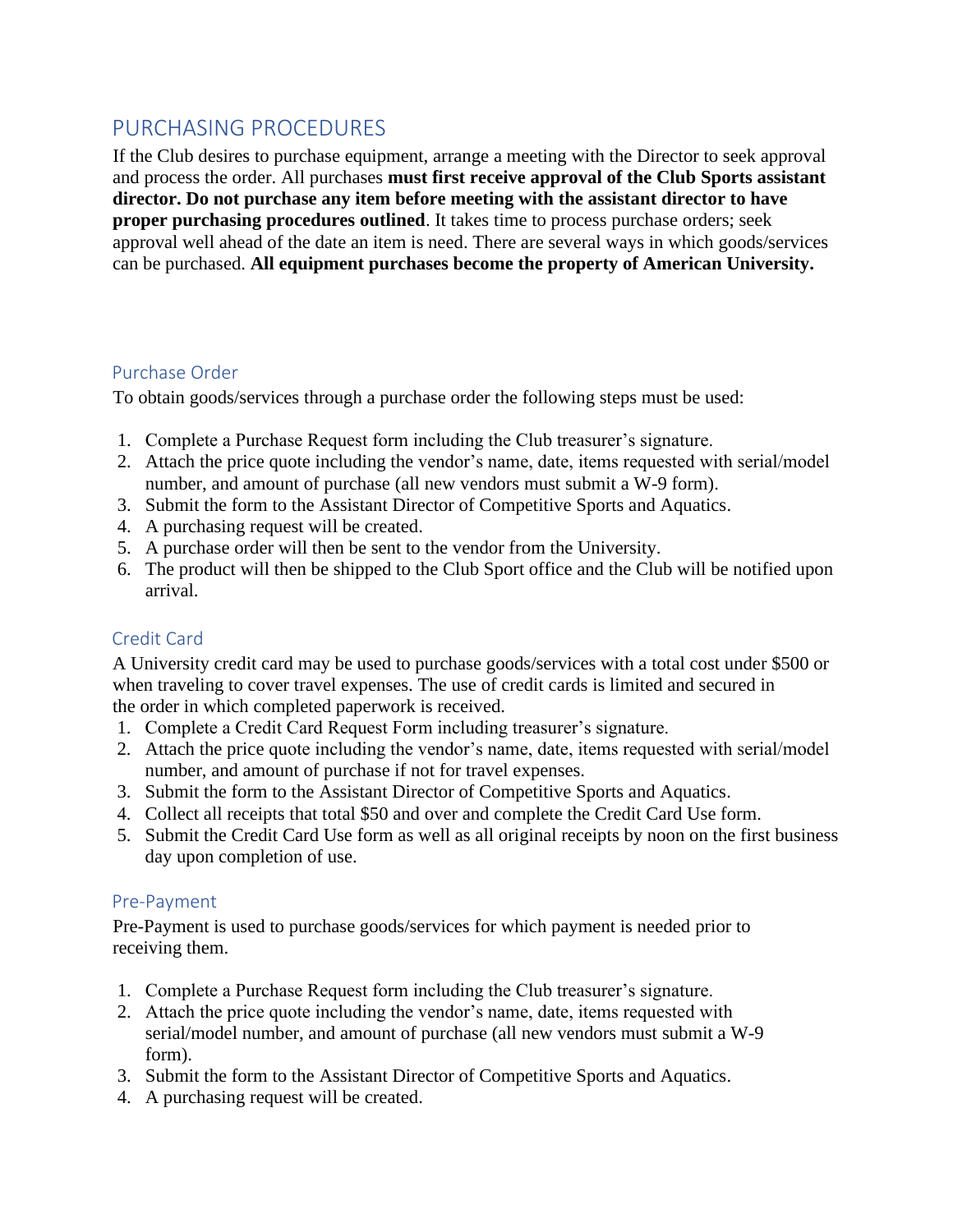- 5. A check will be mailed to the vendor directly from the University.
- 6. The product will then be shipped to the Club Sport office and the Club will be notified upon arrival.

#### <span id="page-22-0"></span>Disbursement Request

Disbursement requests are used to reimburse Club members for club-related costs over \$20.

- 1. Complete the disbursement request form including the Club treasurer's signature.
- 2. 2. Attach all original receipts taped to a sheet of paper.
- 3. Submit the form within 14 days to the Assistant Director of Competitive Sports and Aquatics.
- 4. Check will be mailed to Club member within 3-4 weeks.

**All requests for reimbursement must be submitted within fourteen (14) days of the purchase/trip, or it will not be reimbursed**. Failure to submit the proper form will delay in the reimbursement process.

# <span id="page-22-1"></span>AUDIT OF CLUB ACCOUNT

During each academic year, each Club Sport may be audited by the Club Sports Office to ensure that proper paperwork is being maintained. Club treasurers will be notified in writing one week prior to the meeting. At that meeting, the treasurer will be required to submit all financial paperwork and documents showing the accounting of the Club's finance through the current fiscal year.

### <span id="page-22-2"></span>EQUIPMENT AND STORAGE

All equipment should be kept in good working order. Any unsafe equipment should be reported (returned, if possible) to the Club Sport office immediately.

Limited storage space is provided for Clubs to store their equipment. All equipment stored at the university over the summer must be picked up by a club representative on the first day of classes at the beginning of the Fall Semester.

#### <span id="page-22-3"></span>Approved Logos

Club Sports as part of the unit of Recreational Sports & Fitness in the department of Athletics & Recreation only has access to the logos below, upon request these files can be sent to team leadership. Unique logos can be used in very special circumstances but must first approved by the Assistant Director.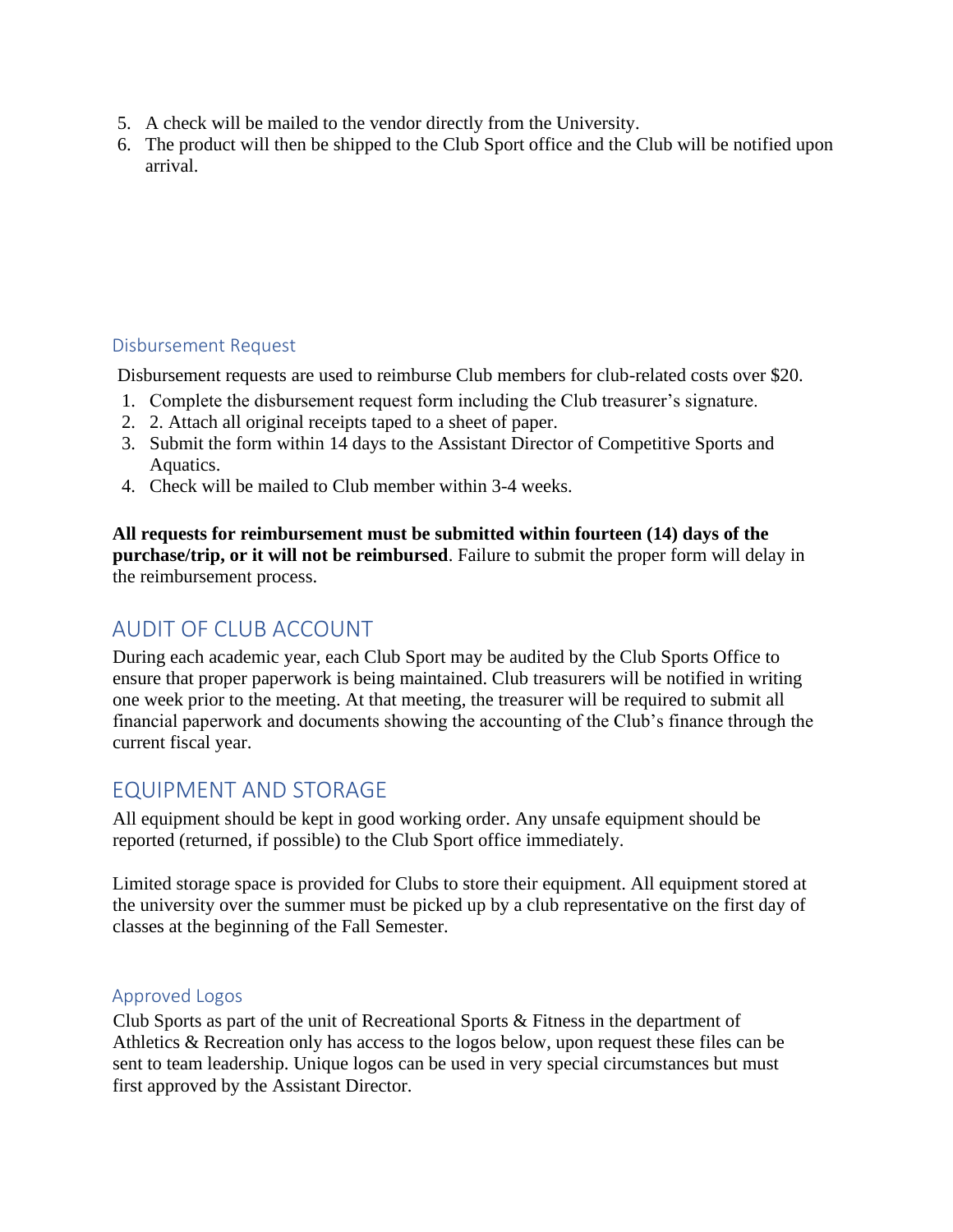

#### <span id="page-23-0"></span>Uniforms

Clubs may purchase uniforms to be worn during competitions. All uniforms become property of American University Recreational Sports & Fitness. Uniforms may only use the approved secondary logos of the department of Athletics & Recreation. Clubs may use their name on the uniforms however the text must read 'Club' on the uniform. Many clubs use their name under the approved logos for their uniforms. The Assistant Director has final authority as it relates to all club uniform procedure.

#### <span id="page-23-1"></span>Inventory

An equipment inventory form for each Club is kept on file in the Club Sport office. The Club Sport staff will monitor the equipment inventory list. The Club representative is expected to conduct a thorough, hands-on inventory and complete the inventory form at the end of each spring semester. This includes jerseys, balls, pads, boats, and motors, etc.

#### <span id="page-23-2"></span>Laundry Services

There is no mechanism for club laundry to be done. All clubs are responsible for laundering their uniforms.

### <span id="page-23-3"></span>TRAVEL REGULATIONS AND PROCEDURES

The Club Sport staff will assist Clubs with their travel plans. Club members must receive approval **prior** to departure and have sufficient funds to cover travel expenses prior to the trip. All clubs must make travel arrangements through the Club Sports Office. Clubs failing to make travel arrangements through the Club Sports Office will not be allowed to use University funds for the trip along disciplinary action being taken. Club Sports will be using DSE Event Center to plan trips, an online travel platform. The platform will provide all necessary documentation for travel online.

#### <span id="page-23-4"></span>Approvals

The Club Sport staff must approve **ALL** travel whether the Club intends to use University funds or not.

#### <span id="page-23-5"></span>Travel Roster/Itinerary Forms

Travel Roster/Itinerary Forms for any trip must be completed and filed in the Club Sport online portal 48 hours prior to departure or on the Thursday prior to departure for weekend trips, whichever is earlier. The Club will not be eligible to receive University funding for the trip and sanctions may be taken against the Club for unauthorized travel.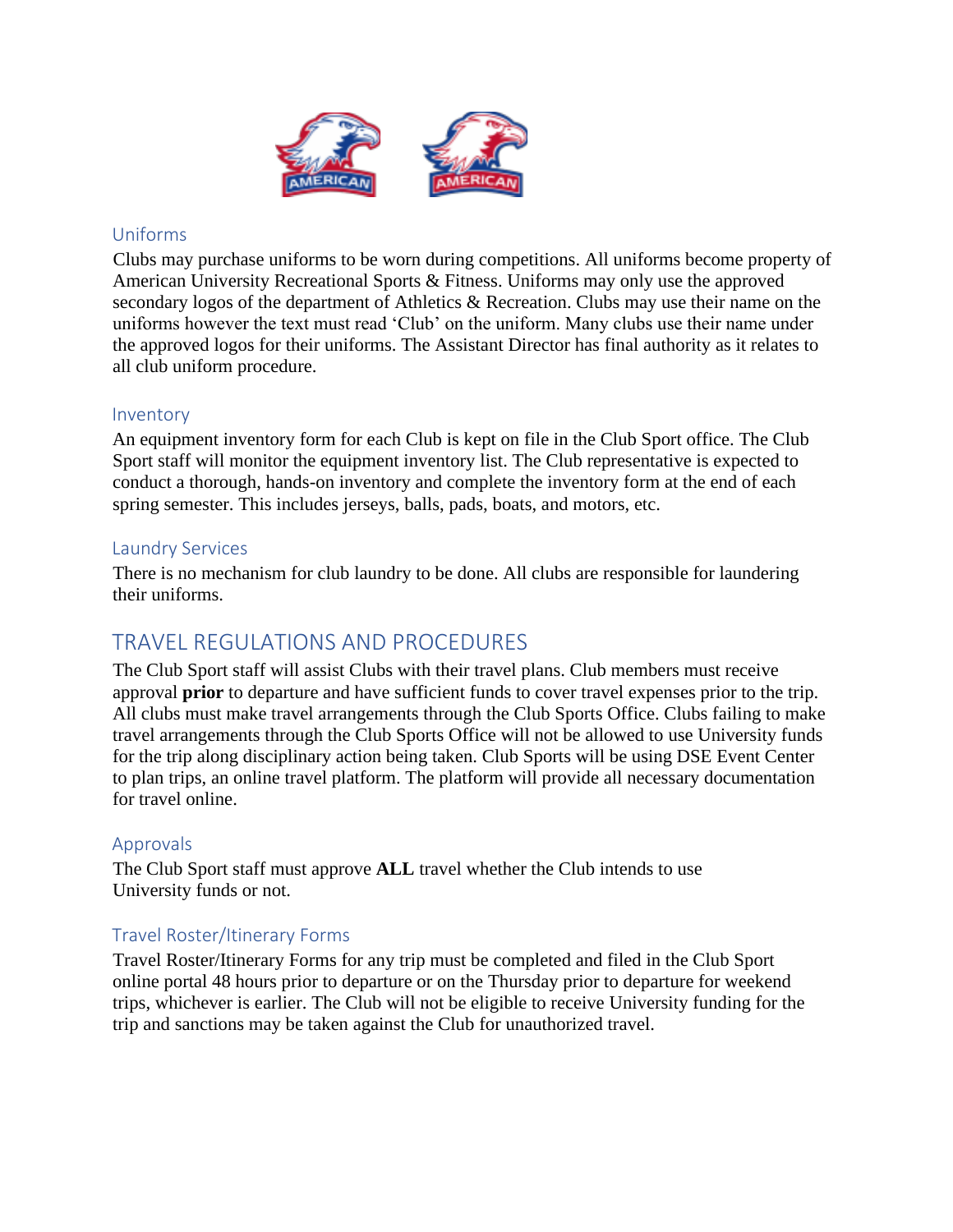#### <span id="page-24-0"></span>Alcoholic Beverages/Illegal Substances

**The transportation and/or consumption of alcoholic beverages or illegal substances are prohibited while traveling on university-sponsored Club Sport trips.** Failure to abide by this policy will jeopardize the Club's sponsorship status. Students found in violation of this policy will be subject to university disciplinary action through the department of Public Safety, Student Conduct & Conflict Services, and the Dean of Students.

#### <span id="page-24-1"></span>Reimbursement

To receive reimbursement for travel from the Club's account, original receipts must be submitted to the Club Sport Office upon return. An original receipt is one on the company's letterhead with the correct date clearly indicated and the billing amount itemized and clearly stated. Detailed screenshots of personal bank statements showing the charge are also acceptable.

Upon return, the Club representative will fill out the appropriate paperwork for members to be reimbursed. For reimbursements to be valid charges must be \$20 or larger. These procedures can be found in the Purchases section. **Disbursement requests generally take between 14 and 21 days.**

#### <span id="page-24-2"></span>Methods of Travel

Due to COVID-19 Restrictions, travel options are limited for all club teams. The current method of travels is:

- Personal Vehicles
- **Metro**
- Rideshare (Uber / Lyft)
- Enterprise Rentals
- Free2Move

#### <span id="page-24-3"></span>Personal Vehicle

If a Club wishes to travel by vehicle (personal or rental) the following requirements must be met:

- 1. Each driver must have a copy of their driver's license and automobile insurance on file with the Club Sports office prior to travel.
- 2. Each driver must be certified through the Risk Management certification program. The following safety policies must be followed when traveling by vehicle:
- 3. All travelers MUST wear seat belts or other approved safety restraint devices required by law while the vehicle is in operation.
- 4. Passengers should help keep drivers alert and watch for signs of drowsiness.
- 5. Drivers must adhere to the posted speed limits and must obey all traffic laws and regulations.
- 6. A designated club member will serve as the navigator. The navigator will sit in the front passenger seat and will remain awake throughout his/her duty as navigator.
- 7. Drivers are forbidden from using a cellular phone for any purpose while operating the vehicle.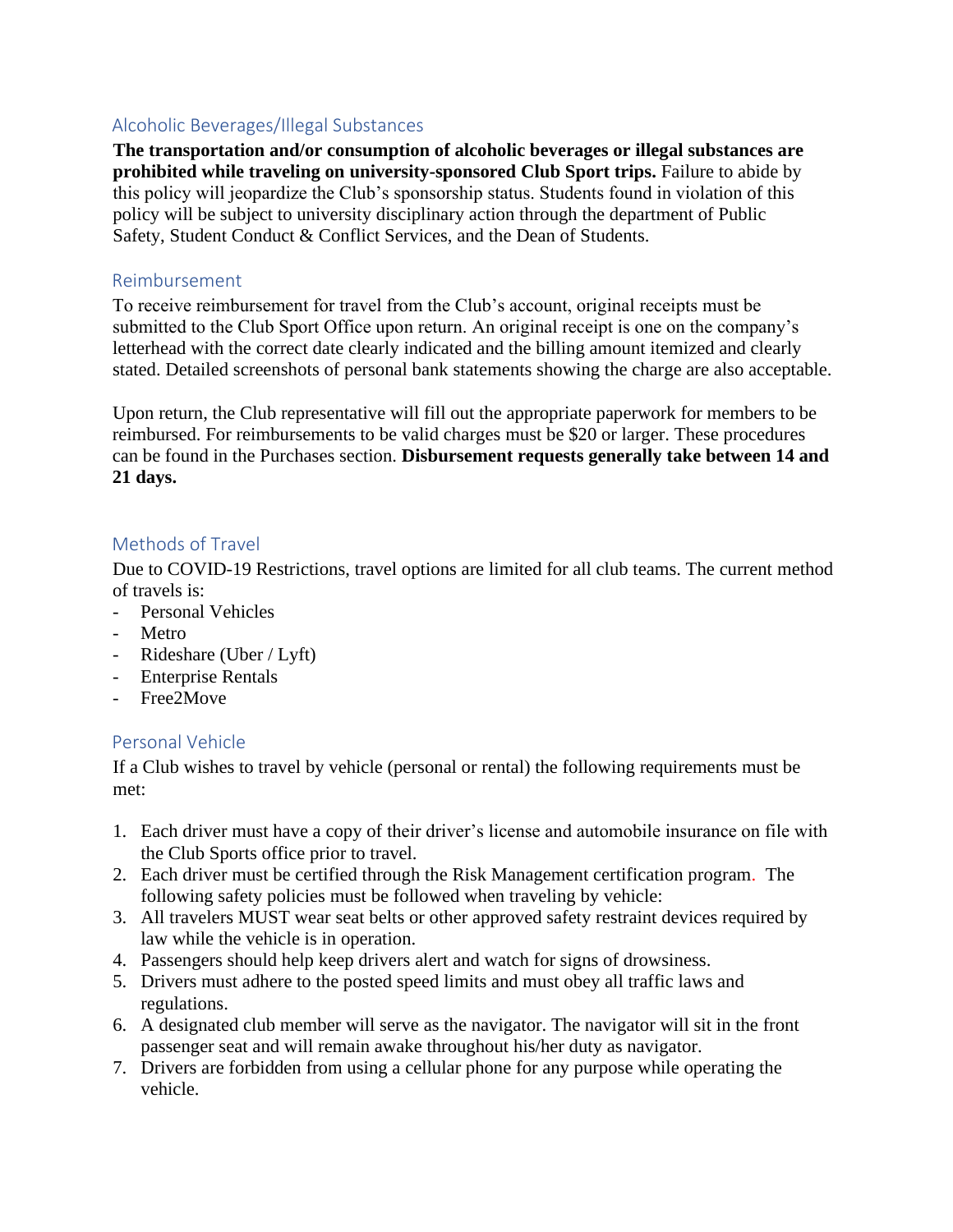- 8. Drivers are responsible for determining that no objects in the vehicle obstruct rear or side views.
- 9. Driving between the hours of 12:00 a.m. (midnight) and 6:00 a.m. is strongly discouraged except in an emergency.
- 10. The following regulations concerning the balance of driving, sleeping, and breaks should be followed:
	- a. For every 4 hours of driving, drivers must take a 20-minute break.
	- b. For every 12 hours of driving, drivers must take a least a 4-hour rest period.
	- c. Alternate drivers must be provided, on file, and certified for trips expected to take more than eight hours.

#### <span id="page-25-0"></span>Enterprise Rental Vehicles

The Athletic Department has a special agreement with Enterprise Car Rental to provide a discount for any department rentals. To rent a vehicle for Club use, the Club must provide the following details submitted in writing by e-mail to the Assistant Director at least a week prior to travel. The information needed will be the:

- date and time of departure
- number of vehicles
- type of vehicles
- driver names and ages
- date of return

#### <span id="page-25-1"></span>Enterprise On-Campus Minivan

The Club Sports Office has 1 long term Enterprise minivan available for club travels. Club Sports will prioritize this rental for longer overnight trips. If your team is interested, feel free to email [auclubsports@gmail.com.](mailto:auclubsports@gmail.com)

#### <span id="page-25-2"></span>FREE2MOVE Rental

AU Club Sports has a partnership with Free2Move to offer club teams an alternative mode of transportation. AU Club Sports will pay for all small cars and mid-size SUV trips. Follow these steps to rent out a Free2Move vehicle:

- 1. Download the Free2Move app
- 2. Create a Free2Move account (drivers need to be 18+)
- 3. Only reserve a Free2Move 30 minutes in advanced. You cannot reserve earlier.
- 4. Make sure to check the \$1 insurance. (Club Sports will cover the insurance. Fail to check the insurance box will risk a \$500 deductible which will be paid out of pocket)
- 5. After your trip, you will immediately receive an invoice from Free2Move. Immediately send a copy (or screenshot all invoice content) to [auclubsports@gmail.com](mailto:auclubsports@gmail.com)

#### <span id="page-25-3"></span>Airline Tickets

The Assistant Director of Competitive Sports and Aquatics will aid Clubs in securing airline tickets for travel. Clubs wishing to travel by air must begin the process at least twelve weeks prior to travel.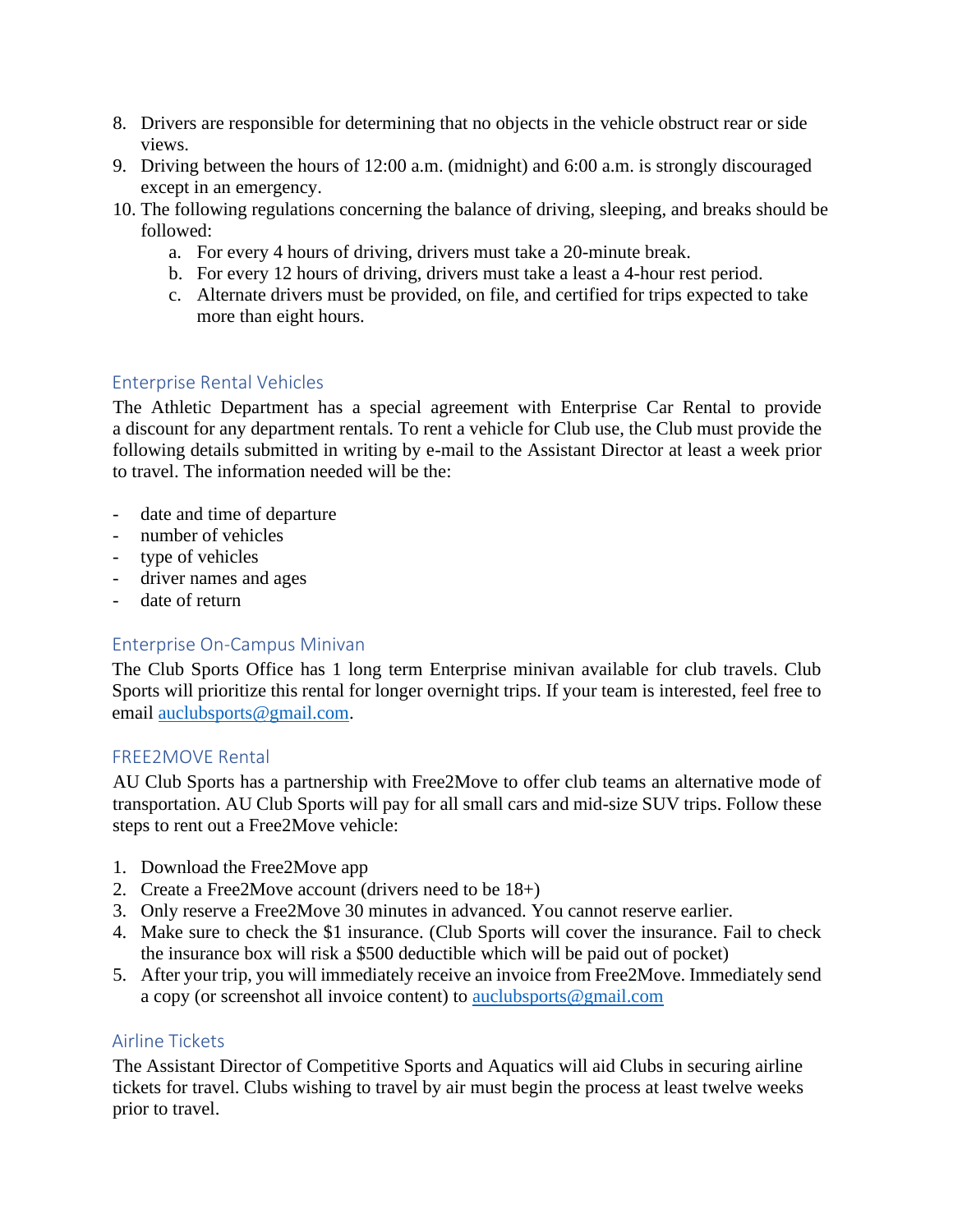#### <span id="page-26-0"></span>Charter Bus

The Athletic Department has a special agreement with Scenic America Bus Company to provide a discounted rate for bus rentals associated with the Athletic Department. Buses are available in 31, 48, and 57 passenger capacities. To secure a bus for Club use, the Club must submit in writing the following details to the Director at least 8 weeks prior to travel. The information needed will be the size of bus, date and time of departure, destination, and date and time of return. The fee for the bus includes all costs except gratuity for the driver.

#### <span id="page-26-1"></span>Driver's Information

All drivers requesting to drive for any club sports activity must submit the following to the Club Sports Office:

- 1. Copy of valid driver's license
- 2. Complete a Driver's Privileges form
- 3. Complete a Motor Vehicle Record Verification Disclosure form

#### <span id="page-26-2"></span>Lodging

When staying in hotels/motels, clubs are expected to accommodate four (2) to a room. Due to COVID-19 Restrictions, rooms that have:

2 Twin Beds  $= 2$  athletes

1 Queen/King Bed  $= 2$  athletes

Exceptions: when male/female ratios make this impossible or when coaches travel with the Club, they may have a separate room.

#### <span id="page-26-3"></span>Food

Clubs will not be reimbursed for team dinners while traveling. Participants must be prepared to incur the cost of food while traveling with the club. Items directly related to athletic competition (sports drinks, protein bars, water, etc.) do not apply to this policy.

### <span id="page-26-4"></span>**PUBLICITY**

**All promotional materials (including entry forms) require the approval of the Club Sports office prior to printing and duplication.** Club social events are not sponsored by Recreational Sports and Fitness and must not be advertised as part of the official activities. All approved promotional materials must include the approved stamp.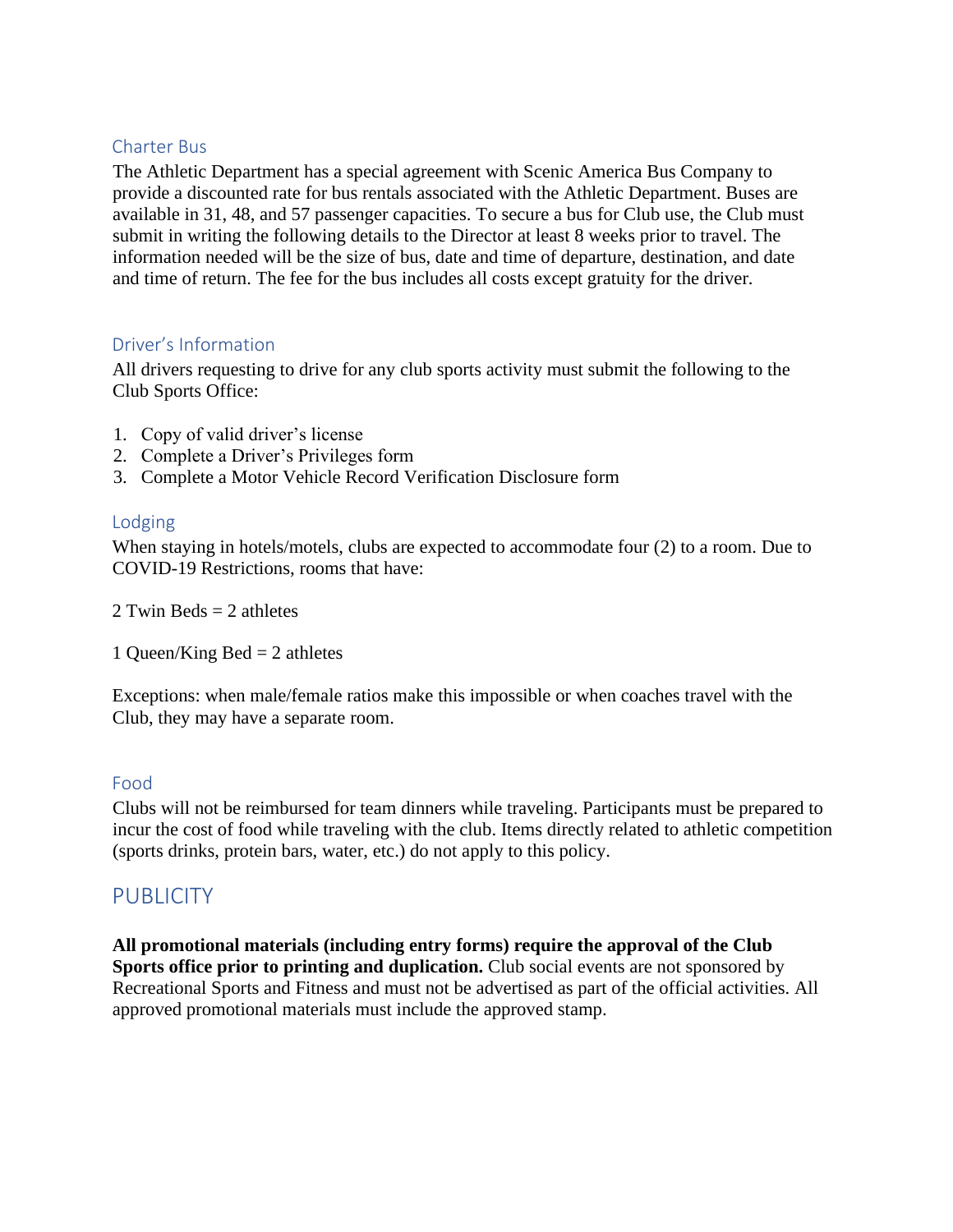#### <span id="page-27-0"></span>Web Pages

All Clubs **MUST** maintain a Club social media presence. The following is the minimum expectations:

- 1. Must be updated by the first week of each semester.
- 2. Must provide representative's contact name and e-mail for prospective members.
- 3. Must give an overview of the Club and its activities.
- 4. Must provide the current practice schedule with location and times.
- 5. Must provide the current competition schedule with location and time (if applicable).
- 6. Must have a statement on the front page stating the "Club sponsored by the Department of Athletics and Recreation at American University" and provide a link to www.american.edu/recfit or the Recreational Sports and Fitness logo that links to the site.

Pictures must be relative to the sport or activity of the club. DO NOT post pictures of parties or social occasions.

#### <span id="page-27-1"></span>Posting Fliers, Posters, and Publicity Materials in Jacobs Fitness Center

Limited bulletin board space is available in Jacobs Fitness Center to display Club posters, pictures, flyers, and other information. Check with the Club Sport staff for permission to have materials posted in the facility.

#### <span id="page-27-2"></span>Posting Fliers, Posters, and Publicity Materials on Campus

For posting materials on campus the following guidelines must be followed:

All Club posters, pictures, flyers, and other information must be approved by the Club Sport Staff prior to duplication and posting. All items are to be posted only on bulletin boards. Materials may not be posted on a bulletin board administered by a department unless approved by that department. All posted material must specify in English the date, time, and location of the event as well as the name of the Club. Posted material should not cover any publicity posted for other events. However, outdated information may be removed to make space for current information. Posted materials are to be affixed with tacks or staples. Posted materials may not advertise alcohol, drugs, gambling, or anything else that would be in violation of university policies, either through language or artwork. The Club is responsible for taking down all posted material upon completion of its event.

For more information about posting on campus contact Student Activities in the Mary Graydon Center 271 or 202-885-3390. For information on posting in Residence Halls contact Housing and Dining Services, Anderson 1<sup>st</sup> Floor 202-885-3370.